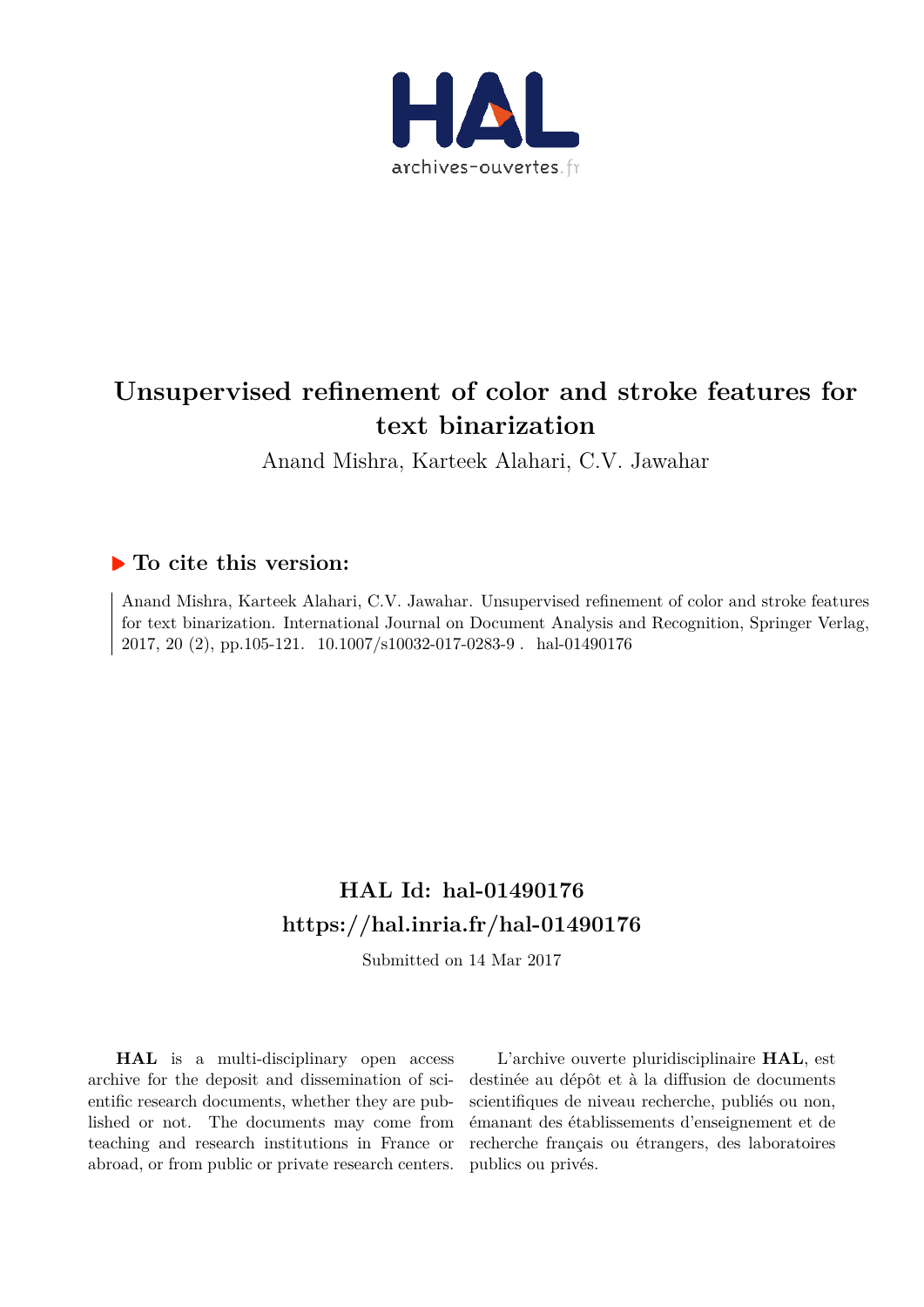# Unsupervised refinement of color and stroke features for text binarization

Anand Mishra<sup>\*</sup>, Karteek Alahari<sup>\*\*</sup>, C. V. Jawahar<sup>\*\*\*</sup>

Abstract. Color and strokes are the salient features of text regions in an image. In this work, we use both these features as cues, and introduce a novel energy function to formulate the text binarization problem. The minimum of this energy function corresponds to the optimal binarization. We minimize the energy function with an iterative graph cut based algorithm. Our model is robust to variations in foreground and background as we learn Gaussian mixture models for color and strokes in each iteration of the graph cut. We show results on word images from the challenging ICDAR 2003/2011, born-digital image and street view text datasets, as well as full scene images containing text from ICDAR 2013 datasets, and compare our performance with state-of-the-art methods. Our approach shows significant improvements in performance under a variety of performance measures commonly used to assess text binarization schemes. In addition, our method adapts to diverse document images, like text in videos, handwritten text images.

#### 1 Introduction

Binarization is one of the key preprocessing steps in many document image analysis systems [1, 2]. The performance of subsequent steps like character segmentation

<sup>⋆</sup> Anand Mishra Center for Visual Information Technology IIIT Hyderabad, India. E-mail: anand.mishra@research.iiit.ac.in

⋆⋆ Karteek Alahari Thoth team, Inria Laboratoire Jean Kuntzmann, France. E-mail: karteek.alahari@inria.fr

\*\*\* C. V. Jawahar Center for Visual Information Technology IIIT Hyderabad, India. E-mail: jawahar@iiit.ac.in



Fig. 1. Sample images we consider in this work. Due to large variations in foreground and background colors, most of the popular binarization techniques in the literature tend to fail on such images (as shown in Section 7).

and recognition is highly dependent on the success of binarization. Document image binarization has been an active area of research for many years [3–9]. It, however, is not a solved problem in light of the challenges posed by text in video sequences, born-digital (web and email) images, old historic manuscripts and natural scenes where the state-of-the-art recognition performance is still poor. In this context of a variety of imaging systems, designing a powerful text binarization algorithm can be considered a major step towards robust text understanding. Recent interest of the community by organizing binarization contests like DIBCO [10], H-DIBCO [11, 12] at major international document image analysis conferences further highlights its importance.

In this work, we focus on binarization of natural scene text images. These images contain numerous degradations which are not usually present in machine-printed ones, e.g., uneven lighting, blur, complex background, and perspective distortion. A few sample images from the popular datasets we use are shown in Fig. 1. Our proposed method is targeted to such cases, and also to historical handwritten document images.

Our method is inspired by the success of interactive graph cut [13] and GrabCut [14] algorithms for foreground-background segmentation of natural scenes. We formulate the binarization problem in an energy minimization framework, where text is foreground and anything else is background, and define a novel energy (cost)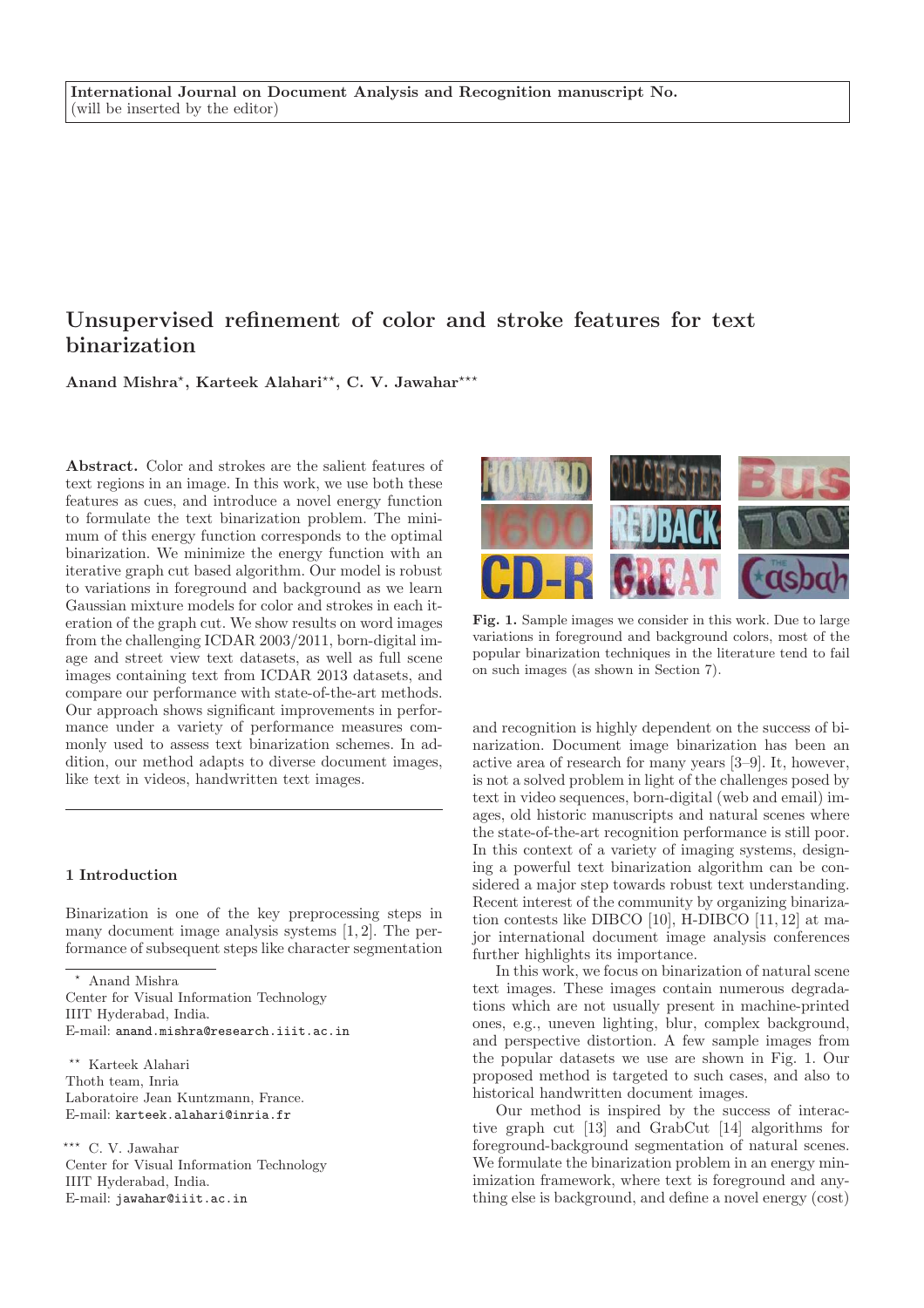function such that the quality of the binarization is inversely related to the energy value. We minimize this energy function to find the optimal binarization using an iterative graph cut scheme. The graph cut method needs to be initialized with foreground and background seeds. To make the binarization fully automatic, we initialize the seeds by obtaining character-like strokes. At each iteration of graph cut, the seeds and the binarization are refined. This makes it more powerful than a oneshot graph cut algorithm. Moreover, we use two cues to distinguish text regions from background: (i) color, and (ii) stroke width. We model foreground and background colors, as well as stroke widths in a Gaussian mixture Markov random field framework [15], to make the binarization robust to variations in foreground and background.

The contributions of this work are threefold: firstly, we propose a principled framework for the text binarization problem, which is initialized with character-like strokes in an unsupervised manner. The use of color and stroke width features together in an optimization framework for text binarization is an important factor in our work. Secondly, we present a comprehensive evaluation of the proposed binarization method on multiple text datasets. We evaluate the performance using various measures, such as pixel-level and atom-level scores, recognition accuracy, and compare it with the state-ofthe-art methods [5,9,16–21] as well as the top-performing methods in the ICDAR robust reading competition [22]. To our knowledge, text binarization methods have not been evaluated in such a rigorous setting in the past, and are restricted to only a few hundred images or one category of document images (e.g., handwritten documents or scene text).

In contrast, we evaluate on more than 2000 images including scene text, video text, born-digital and handwritten text images. Additionally, we also perform qualitative analysis on 6000 images containing video text of several Indian scripts. Interestingly, the performance of existing binarization methods varies widely across the datasets, whereas our results are consistently compelling. In fact, our binarization improves the recognition results of an open source OCR [23] by more than 10% on various public benchmarks. Thirdly, we show the utility of our method in binarizing degraded historical documents. On a benchmark dataset of handwritten images, our method achieves comparable performance to the H-DIBCO 2012 competition winner and a state-of-the-art method [5], which is specifically tuned for handwritten images. The code for our method and the performance measures we use is available on our project website [24].

The remainder of the paper is organized as follows. We discuss related work in Section 2. In Section 3, the binarization task is formulated as a labeling problem, where we define the energy function such that its minimum corresponds to the target binary image. This section also briefly introduces the graph cut method. Section 4 explains the terms of the cost function in detail. In Section 5, we discuss our automatic GMM initialization strategy. Section 6 gives details of the datasets, evaluation protocols, and performance measures used in this work. Experimental settings, results, discussions, and comparisons with various classical as well as modern binarization techniques are provided in Section 7, followed by a summary in Section 8.

#### 2 Related Work

Early methods for text binarization were mostly designed for clean, scanned documents. In the context of images taken from street scenes, video sequences and historical handwritten documents, binarization poses many additional challenges. A few recent approaches aimed to address them for scene text binarization [9,25,26], handwritten text binarization [4,5] and degraded printed text binarization [27]. In this section we review such literature as well as other works related to binarization (specifically text binarization), and argue for the need for better techniques.

We group text binarization approaches into three broad categories: (i) classical binarization, (ii) energy minimization based methods, and (iii) others.

Classical binarization methods. They can be further categorized into: global (e.g., Otsu [17], Kittler [16]) and local (e.g., Sauvola [20], Niblack [19]) approaches. Global approaches compute a binarization threshold based on global statistics of the image such as intra-class variance of text and background regions, whereas local approaches compute the threshold from local statistics of the image such as mean and variance of pixel intensities in patches. The reader is encouraged to refer to [3] for more details of these methods. Although most of these methods perform satisfactorily for many cases, they suffer from problems like: (i) manual tuning of parameters, (ii) high sensitivity to the choice of parameters, and (iii) failure to handle images with uneven lighting, noisy background, similar foreground-background colors.

Energy minimization based methods. Several methods have been proposed for text binarization problems in this paradigm over the last decade [5, 8, 9, 21, 28–32]. Here, the binarization task is posed as an optimization problem, typically modeled using Markov random fields (MRFs). In [21], Wolf and Doermann applied simulated annealing to minimize the resulting cost function. The method proposed in [28], authors first classified a document into text, near text and background regions, and then performed a graph cut to produce the binary image. An MRF based binarization for camera-captured document images was proposed in [29], where a thresholding based technique is used to produce an initial binary image which is refined with a graph cut scheme. The energy function in [29] also uses stroke width as cues, and achieves good performance on printed document images. However, it needs an accurate estimation of stroke width, which is not always trivial in the datasets we use (see Fig. 2). Following a similar pipeline of thresholding followed by labeling with a conditional random field (CRF)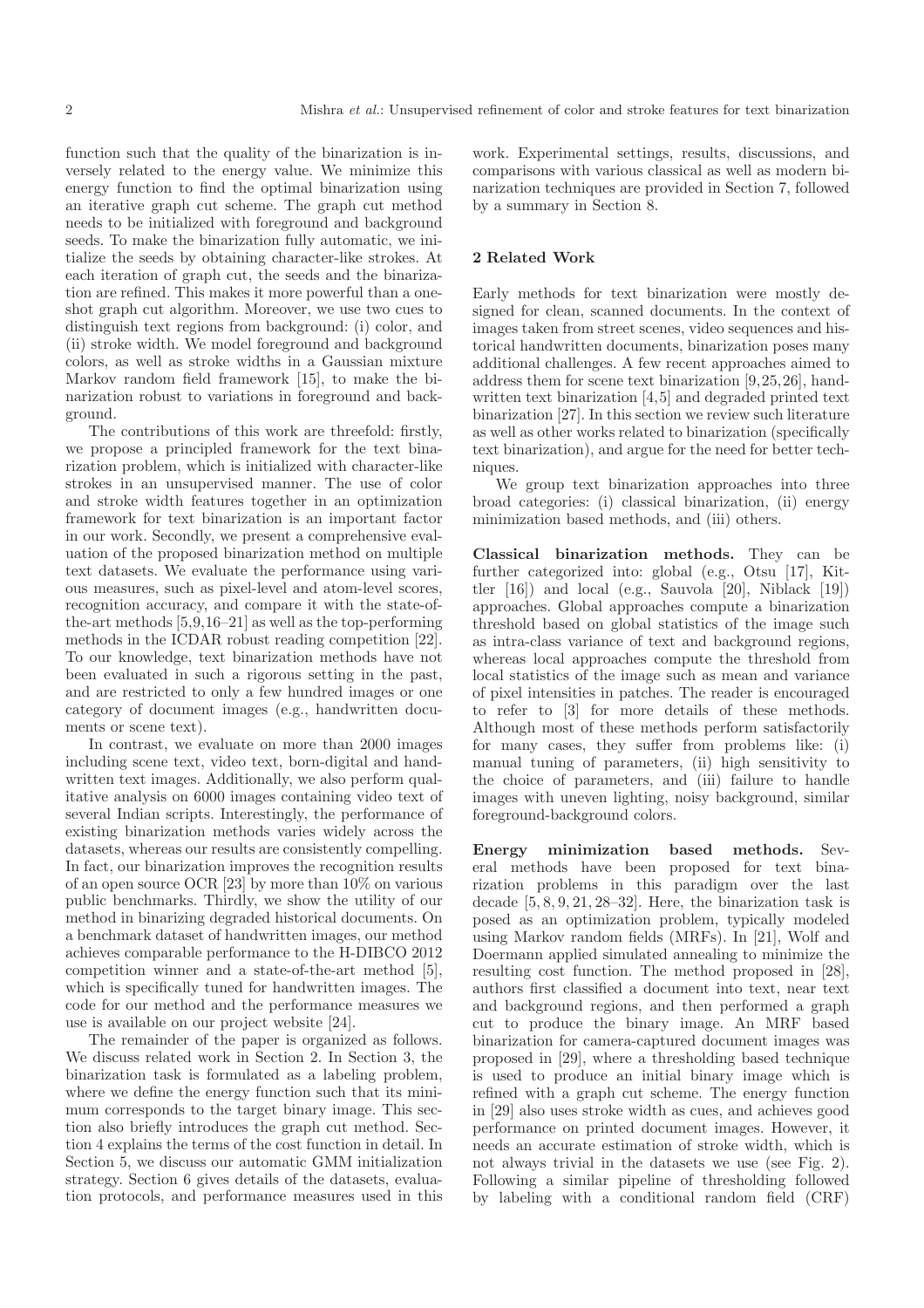model, Zhang et al. [30] and Pan et al. [31] proposed text extraction methods. These methods however rely on the performance of the thresholding step. Also, being a supervised method, they require large training data with pixel-level annotations for learning a text vs non-text classifier. Hebert et al. [32] proposed a scheme where six classical binarization approaches are combined in a CRF framework. Unlike these methods [29–32], our framework does not require thresholding as a first step and proceeds with stroke as well as color initializations which are refined iteratively in an unsupervised manner.

Howe [4] used the Laplacian of image intensity in the energy term for document binarization, and later improved it with a method for automatic parameter selection in [5]. These approaches were designed for handwritten images, and fail to cope up with variations in scene text images, e.g., large changes in stroke width and foreground-background colors within a single image. Adopting a similar framework, Milyaev et al. [9] have proposed a scene text binarization technique, where they obtain an initial estimate of binarization with [19], and then use Laplacian of image intensity to compute the unary term of the energy function.

Other methods. Binarization has also been formulated as a text extraction problem [18, 33–36]. Gatos et al. [33] presented a method with four steps: denoising with a low-pass Wiener filter, rough estimation of text and background, using the estimates to compute local thresholds, and post-processing to eliminate noise and preserve strokes. Epshtein et al. [36] presented a novel operator called the stroke width transform. It computes the stroke width at every pixel of the input image. A set of heuristics were then applied for text extraction. Kasar et al. [18] proposed a method which extracts text based on candidate bounding boxes in a Canny edge image. Ezaki et al. [34] applied Otsu binarization [17] on different image channels, and then used morphological operators as post processing. Feild and Learned-Miller [37] proposed a bilateral regression based binarization method. This method uses color clustering as a starting point to fit a regression model, and generates multiple hypotheses of text regions. Histogram of gradient features [38] computed for English characters are then used to prune these hypotheses. Tian et al. [39] proposed a binarization technique which computes MSER [40] on different color channels to obtain many connected components, and then prune them based on text vs non-text classifier to produce the binarization output. Most of these approaches are either supervised methods requiring large labeled training data, or use multiple heuristics which can not be easily generalized to the diverse datasets we use.

In contrast to the binarization techniques in literature, we propose a method which models color as well as stroke width distributions of foreground (text) and background (non-text) using Gaussian mixture models, and perform inference using an iterative graph cut algorithm to obtain clean binary images. We evaluate publicly available implementations of many existing meth-



Fig. 2. (a) A scene text image from ICDAR 2013 dataset [22], and (b) part of a handwritten document image taken from H-DIBCO 2012 [11]. We note that stroke width within text is not always constant, and varies smoothly.

ods on multiple benchmarks, and compare with them in Section 7.

This paper is an extension of our initial work [8] which appeared at ICDAR 2011, with the following additions: (i) we initialize candidate text regions using character-like strokes, and refine them in an iterative scheme, instead of relying on a heuristically-designed auto-seeding method, (ii) we incorporate a novel stroke based term in the original color based energy function, and compute its relative importance with respect to color based terms automatically, and (iii) we perform extensive experiments on several recent benchmarks, including handwritten image datasets H-DIBCO 2012/2014, video texts, born-digital images, and ICDAR 2011/2013 datasets.

#### 3 Iterative Graph Cut based Binarization

We formulate the binarization problem in a labeling framework as follows. The binary output of a text image containing n pixels can be expressed as a vector of random variables  $\mathbf{X} = \{X_1, X_2, ..., X_n\}$ , where each random variable  $X_i$  takes a label  $x_i \in \{0,1\}$  based on whether it is text (foreground) or non-text (background). Most of the heuristic-based algorithms take the decision of assigning label 0 or 1 to  $x_i$  based on the pixel value at that location, or local statistics computed in a neighborhood. In contrast, we formulate the problem in a more principled framework where we represent image pixels as nodes in a conditional random field (CRF) and associate a unary and pairwise cost for labeling pixels. We then solve the problem by minimizing a linear combination of two energy functions  $E_c$  and  $E_s$  given by:

$$
E_{all}(\mathbf{x}, \theta, \mathbf{z}) = w_1 E_c(\mathbf{x}, \theta_c, z_c) + w_2 E_s(\mathbf{x}, \theta_s, z_s), \quad (1)
$$

such that its minimum corresponds to the target binary image. Here  $\mathbf{x} = \{x_1, x_2, ..., x_n\}$  is the set of labels of all the pixels. The model parameters  $\theta_c$  and  $\theta_s$  are learned from the foreground/background color and stroke width distributions respectively. The vector  $z_c$  contains the color values of all the pixels in RGB color space, and the vector  $z_s$  contains pixel intensity and stroke width at every pixel.<sup>1</sup> The weights  $w_1$  and  $w_2$  are automatically computed from the text image. To this end, we use

 $^{\rm 1}$  Other color spaces such as CMYK or HSV can also be used.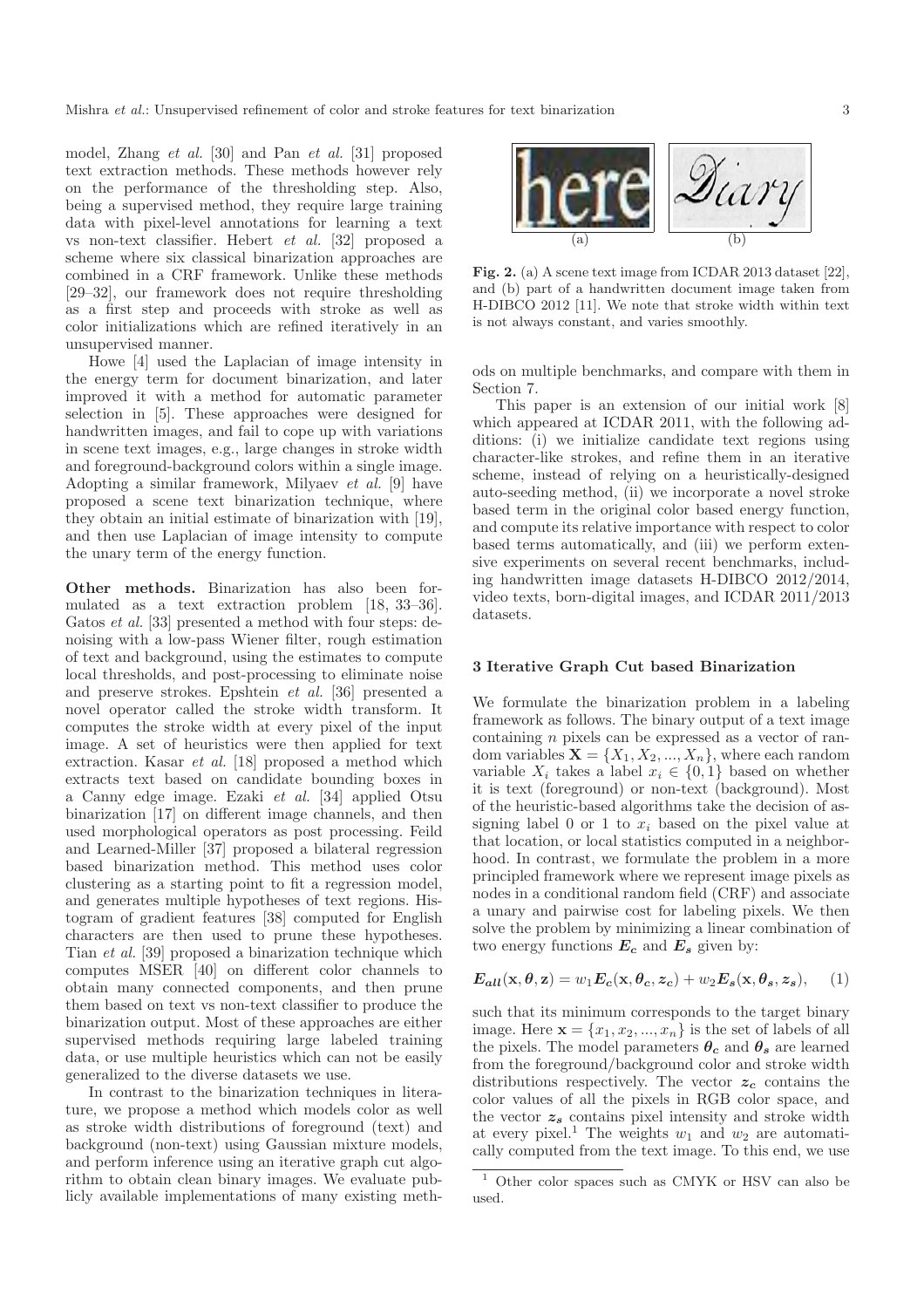two image properties, edge density  $(\rho_1)$  and stroke width consistency  $(\rho_2)$ . They are defined as the fraction of edge pixels and standard deviation of stroke widths in the image respectively. We observe that stroke cues are more reliable when we have sufficient edge pixels (i.e., edge density  $\rho_1$  is high), and when the standard deviation of stroke widths is low (i.e., stroke width consistency  $\rho_2$  is low). Based on this, we compute the relative weights  $(\hat{w}_1,$  $\hat{w}_2$  between color and stroke terms as follows:  $\hat{w}_2 = \frac{\rho_1}{\rho_2}$ ,  $\hat{w}_1 = |1-\hat{w}_2|$ . We then normalize these weights to obtain  $w_1$  and  $w_2$  as follows:

$$
w_1 = \frac{\hat{w}_1}{\hat{w}_1 + \hat{w}_2},\tag{2}
$$

$$
w_2 = \frac{\hat{w}_2}{\hat{w}_1 + \hat{w}_2},\tag{3}
$$

giving more weight to the stroke width based term when the extracted strokes are more reliable, and vice-versa.

For simplicity, we will denote  $\theta_c$  and  $\theta_s$  as  $\theta$  and  $z_c$ , and  $z_s$  as z from now. It should be noted that the formulation of stroke width based term  $\boldsymbol{E_{s}}$  and color based term  $E_c$  are analogous. Hence, we will only show the formulation of color based energy term in the subsequent text. It is expressed as:

$$
\boldsymbol{E}(\mathbf{x}, \boldsymbol{\theta}, \mathbf{z}) = \sum_{i} E_i(x_i, \boldsymbol{\theta}, z_i) + \sum_{(i,j) \in \mathbf{N}} E_{ij}(x_i, x_j, z_i, z_j),
$$
\n(4)

where, N denotes the neighborhood system defined in the CRF, and  $E_i$  and  $E_{ij}$  correspond to data and smoothness terms respectively. The data term  $E_i$  measures the degree of agreement of the inferred label  $x_i$  to the observed image data  $z_i$ . The smoothness term measures the cost of assigning labels  $x_i, x_j$  to adjacent pixels, essentially imposing spatial smoothness. The unary term is given by:

$$
E_i(x_i, \boldsymbol{\theta}, z_i) = -\log p(x_i|z_i), \qquad (5)
$$

where  $p(x_i|z_i)$  is the likelihood of pixel i taking label  $x_i$ . The smoothness term is the standard Potts model [13]:

$$
E_{ij}(x_i, x_j, z_i, z_j) = \lambda \frac{[x_i \neq x_j]}{dist(i,j)} \exp\left(\beta(z_i - z_j)^2\right), \quad (6)
$$

where the scalar parameter  $\lambda$  controls the degree of smoothness,  $dist(i, j)$  is the Euclidean distance between neighboring pixels  $i$  and  $j$ . The smoothness term imposes the cost only for those adjacent pixels which have different labels, i.e.,  $[x_i \neq x_j]$ . The constant  $\beta$  allows discontinuity-preserving smoothing, and is given by:  $\beta =$  $1/2\mathbb{E}[(z_i-z_j)^2]$ , where  $\mathbb{E}[a]$  is expected value of a [14].

The problem of binarization is now to find the global minima of the energy function  $E_{all}$ , i.e.,

$$
\mathbf{x}^* = \arg\min_{\mathbf{x}} E_{all}(\mathbf{x}, \theta, \mathbf{z}).
$$
 (7)

The global minima of this energy function can be efficiently computed by graph cut [41] as it satisfies the criteria of submodularity [42]. To this end, a weighted graph  $G = (V, E)$  is formed where each vertex corresponds to an image pixel, and edges link adjacent pixels. Two additional vertices source  $(s)$  and sink  $(t)$  are added to the graph. All the other vertices are connected to them with weighted edges. The weights of all the edges are defined in such a way that every cut of the graph is equivalent to some label assignment to nodes. Here, a cut of the graph  $G$  is a partition of the set of vertices  $V$  into two disjoint sets  $S$  and  $T$ , and the cost of the cut is defined as the sum of the weights of edges going from vertices belonging to the set S to T [42, 43]. The minimum cut of such a graph corresponds to the global minima of the energy function, which can be computed efficiently [41].

In [13],  $\theta$  corresponds to the parameters of the image foreground and background histograms. These histograms are constructed directly from the foreground and background seeds obtained with user interaction. However, the foreground/background distribution in the challenging cases we target (see images in Fig. 1) cannot be captured effectively by such histograms. Instead, we represent each pixel color (and stroke width) with a Gaussian mixture model (GMM). In this regard, we are inspired by the success of GrabCut [14] for object segmentation. The foreground and background GMMs in GrabCut are initialized by user interaction. We avoid any user interaction by initializing GMMs with character-like strokes obtained using a method described in Section 5.

# 4 Color and Stroke Width Potentials

The color of each pixel is generated from one of the  $2c$ GMMs [44] (c each for foreground and background) with a mean  $\mu$  and a covariance  $\Sigma$ <sup>2</sup>. In other words, each foreground color pixel is generated from the following distribution:

$$
p(z_i|x_i, \boldsymbol{\theta}, k_i) = \mathcal{N}(\mathbf{z}, \boldsymbol{\theta}; \mu(x_i, k_i), \Sigma(x_i, k_i)),
$$
\n(8)

where N denotes a Gaussian distribution,  $x_i \in \{0, 1\}$ and  $k_i \in \{1, ..., c\}$ . To model the foreground color using this distribution, an additional vector  $\mathbf{k} = \{k_1, k_2, ..., k_n\}$ is introduced where each  $k_i$  takes one of the c GMM components. Similarly, background color is modeled from one of the c GMM components. Further, the overall likelihood can be assumed to be independent of the pixel position, and thus expressed as:

$$
p(\mathbf{z}|\mathbf{x}, \boldsymbol{\theta}, \mathbf{k}) = \prod_{i} p(z_i|x_i, \boldsymbol{\theta}, k_i),
$$
\n(9)

$$
= \prod_{i} \frac{\pi_i}{\sqrt{|\Sigma_i|}} \exp\left(\frac{-\tilde{z_i}^T \Sigma_i^{-1} \tilde{z_i}}{2}\right),\tag{10}
$$

where  $\pi_i = \pi(x_i, k_i)$  is Gaussian mixture weighting coefficient,  $\Sigma_i = \Sigma(x_i, k_i)$  and  $\tilde{z}_i = (z_i - \mu(x_i, k_i))$ . Due to

<sup>2</sup> The stroke-based term is computed similarly with stroke width and intensity of each pixel generated from one of the 2c GMMs.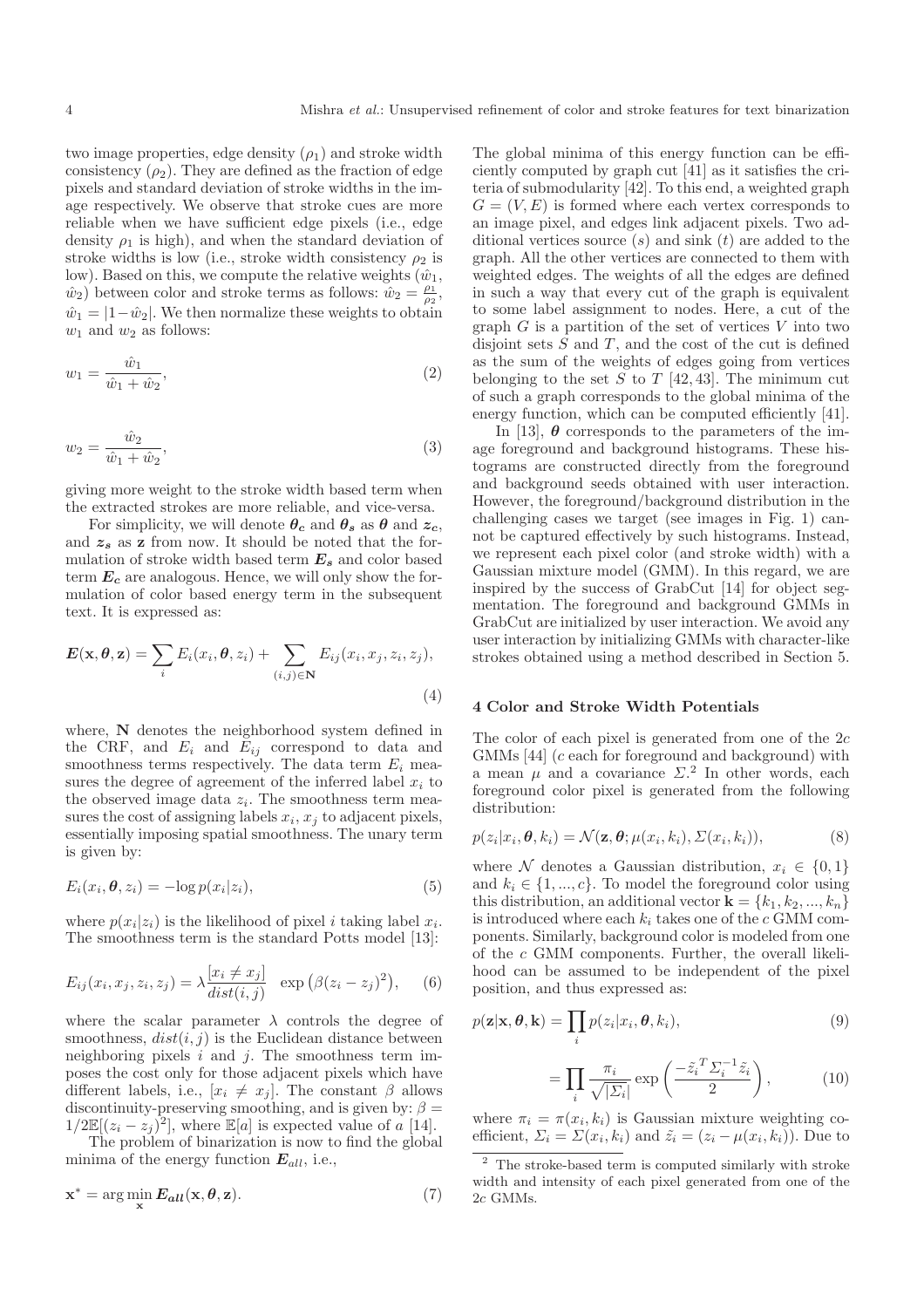

Fig. 3. Overview of the proposed method. Given an input image containing text, we first obtain character-like strokes using the method described in Section 5. GMMs for foreground (text) and background (non-text) are learnt from these initial seeds. We learn two types of GMMs: one using RGB color values and another using stroke width and intensity values. Unary and pairwise costs are computed for every pixel, and are appropriately weighted (see Section 3). An s-t graph is constructed with these costs. The min cut of this graph produces an initial binary image, which is used to refine the seeds, and the GMMs. The GMM refinement and graph cut steps are repeated a few times to obtain the final binary image. (Best viewed in pdf.)

the introduction of GMMs the data term in (4) becomes dependent on its assignment to a GMM component, and is given by:

$$
E_i(x_i, k_i, \boldsymbol{\theta}, z_i) = -\log p(z_i | x_i, \boldsymbol{\theta}, k_i). \tag{11}
$$

In order to make the energy function robust to low contrast color images we introduce a novel term into the smoothness function which measures the "edginess" of pixels as:

$$
E_{ij}(x_i, x_j, z_i, z_j) = \lambda_1 \sum_{(i,j) \in \mathbf{N}} Z_{ij} + \lambda_2 \sum_{(i,j) \in \mathbf{N}} G_{ij}, \quad (12)
$$

where,  $Z_{ij} = [x_i \neq x_j] \exp(-\beta_c ||z_i - z_j||^2)$  and  $G_{ij} = [x_i \neq x_j] \exp(-\beta_g ||g_i - g_j||^2)$ . Here  $g_i$  denotes the magnitude of gradient  $\overline{(\text{edges})}$  at pixel *i*. Two neighboring pixels with similar edginess values are more likely to belong to the same class with this constraint. The constants  $\lambda_1$  and  $\lambda_2$  determine the relative strength of the color and edginess difference terms with respect to the unary term, and are fixed to 25 empirically. The parameters  $\beta_c$  and  $\beta_q$  are automatically computed from the image as follows:

$$
\beta_c = \frac{1}{\xi} \sum_{(i,j) \in \mathbf{N}} (z_i - z_j)^2,
$$
\n(13)

$$
\beta_g = \frac{1}{\xi} \sum_{(i,j) \in \mathbf{N}} (g_i - g_j)^2,
$$
\n(14)

where  $\xi = 2(4wh - 3w - 3h + 2)$  is the total number of edges in the 8-neighborhood system  $N$  with w and h denoting the width and the height of the image respectively.

In summary, both the color and stroke width of foreground and background regions are modeled as GMMs. To initialize these GMMs, we obtain characterlike strokes from the given image as described in the following section.



Fig. 4. (a) Input image. (b) Character-like strokes obtained using the method presented in Section 5. Darker regions in (b) represent parts with lower stroke width.

# 5 GMM Initialization

Initializing GMMs can play a crucial role as it is hard to recover from a poor random initialization. In this work we propose to obtain initial seeds from character-like strokes. The idea of obtaining character-like strokes is similar in spirit to the work of Epshtein et al. [36]. However, unlike [36], our method is robust to incorrect strokes as we refine the initializations iteratively by learning new color and stroke GMMs in each iteration. Alternative techniques can also be used for initialization, such as other binarization techniques [5, 17, 21]. In Section 7.1 we investigate these alternatives empirically.

Obtaining character-like strokes. We begin by extracting an edge image with the Canny edge operator, and then find character-like strokes with the following two-step approach.

We first automatically detect the polarity of the image (see Section 7). If the average gray pixel value in the vertical strip at the center of an image is greater than the average value in the boundary region, we assign a polarity of one (i.e., light text on dark background), otherwise we assign a polarity of zero (i.e., dark text on light background). In the case of images with polarity one, we subtract  $180^{\circ}$  from the original gradient orientation.

We then detect the strokes in the second step. Let  $u$ be an edge pixel with gradient orientation  $\theta$ . For every such edge pixel  $u$  in the image, we trace a line segment along the gradient orientation  $\theta$  until we find an edge pixel v, whose gradient orientation is  $(180^{\circ} - \theta) \pm 5^{\circ}$ ,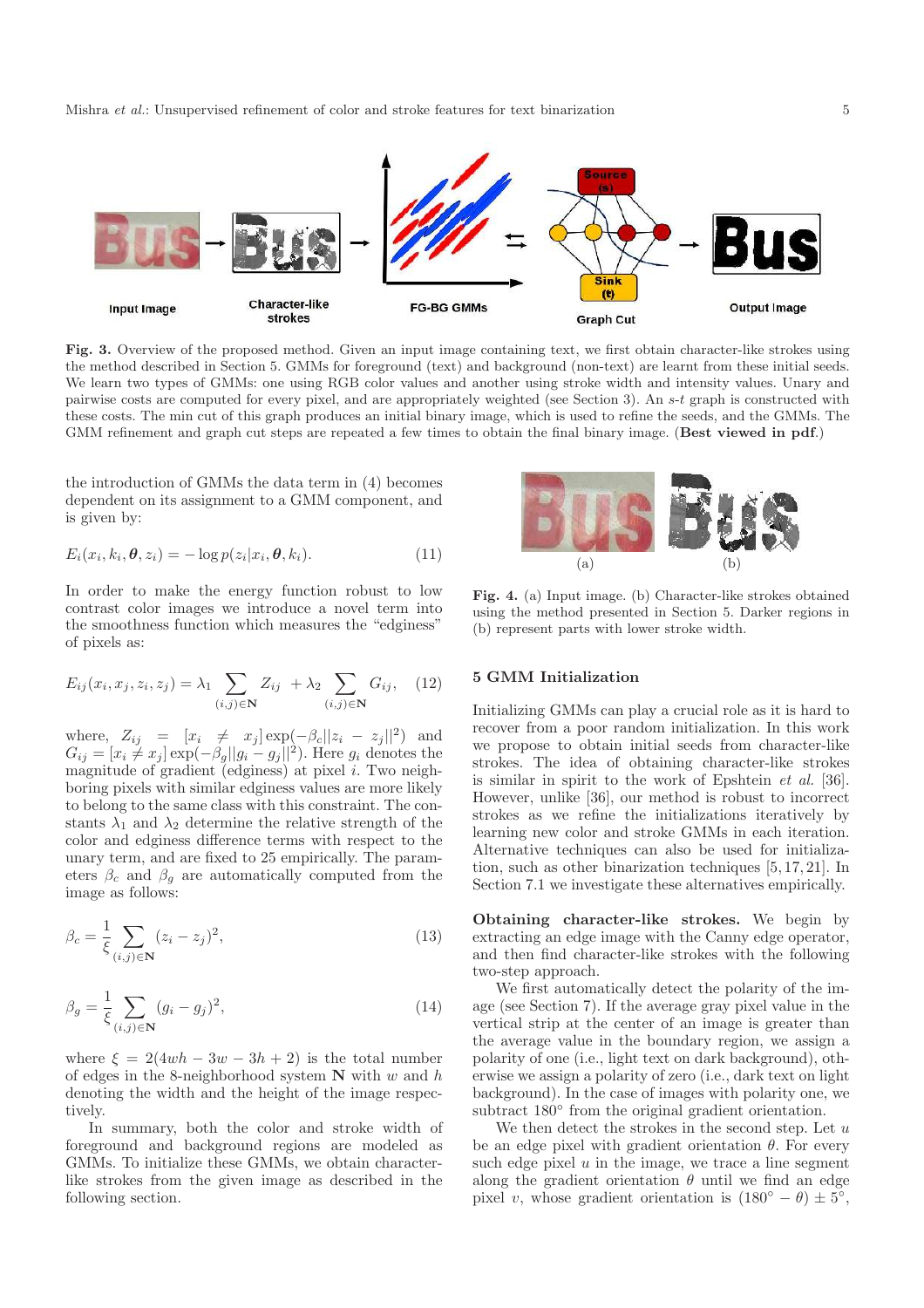| Algorithm 1 Overall procedure of the proposed binarization scheme. |  |
|--------------------------------------------------------------------|--|
|--------------------------------------------------------------------|--|

| procedure                                                                        |
|----------------------------------------------------------------------------------|
| <b>Input:</b> Color or grayscale image                                           |
| <b>Output:</b> Binary image                                                      |
| Initialize:                                                                      |
| 1. Number of GMM components: $2c$ for color and $2c$ for stroke GMMs.            |
| 2. $maxIT$ : maximum number of iterations.                                       |
| 3. Seeds and GMMs (Section 5).                                                   |
| 4. <i>iteration</i> $\leftarrow$ 1                                               |
| CRF optimization:                                                                |
| while <i>iteration</i> $\leq$ maxIT do                                           |
| 5. Learn color and stroke GMMs from seeds (Section 5)                            |
| 6. Compute color $(E_c)$ and stroke $(E_s)$ based terms ( <i>Sections</i> 3 & 4) |
| 7. Construct s-t graph representing the energy (Sections 3 & 4)                  |
| 8. Perform s-t mincut                                                            |
| 9. Refine seeds (Section 5)                                                      |
| 10. <i>iteration</i> $\leftarrow$ <i>iteration</i> + 1.                          |
| end while                                                                        |
| end procedure                                                                    |
|                                                                                  |

i.e., the opposite direction approximately. We mark pixels u and v as traversed, and the line segment  $\overline{uv}$  as a character-like stroke. We repeat this process for all the non-traversed edge pixels, and mark all the corresponding line segments as character-like strokes.

We use these character-like strokes as initial foreground seeds. Pixels with no strokes are used as background seeds. Fig. 4 shows an example image and the corresponding character-like strokes obtained with the method described. We initialize two types of GMMs: one with color values, and other with stroke width and pixel intensity values, for both foreground and background, from these initial seeds. Note that unlike our previous work [8], (i) we do not use any heuristics to discard some of the strokes, and instead refine this candidate set of strokes over iterations, (ii) background seeds do not need to be explicitly computed, rather, pixels with no strokes are initialized as potential background.

Once the GMMs are initialized, we compute unary and pairwise terms from (11) and (12) for both color and stroke based terms. With the terms in the energy function (1) now defined, iterative graph cut based inference is performed to minimize (1). At each iteration, the initializations are refined, new GMMs are learned from them, and the relative weights between color and stroke terms are recomputed. This makes the algorithm adapt to variations in foreground and background. The overview of our proposed method is illustrated in Fig. 3 and Algorithm 1.

#### 6 Datasets and Performance Measures

To conduct a comprehensive evaluation of the proposed binarization method, we use four scene text, a born-digital text, a video text and two handwritten image datasets. These are summarized in Table 1. In this section, we briefly describe the datasets and their available annotations.

ICDAR cropped word datasets. ICDAR 2003

and ICDAR 2011 robust reading datasets were originally introduced for tasks like text localization, cropped word recognition, and scene character recognition. We use the cropped words from these datasets for evaluating binarization performance. The test sets of these two datasets contain 1110 and 1189 word images respectively [45, 46, 50, 51]. Pixel-level annotations for both these datasets are provided by Kumar et al. [52]. Note that pixel-level annotations are available only for 716 images of ICDAR 2011 dataset. We show pixel-level and atom-level results for only these annotated images for this dataset, and refer this subset as ICDAR 2011-S. However, we show recognition results on all the 1189 images of ICDAR 2011.

The ICDAR 2003 dataset also contains a training set of 1157 word images. Pixel-level annotations for these images are provided by [53]. We use 578 word images from this set chosen randomly to validate our choice of parameters (see Section 7.1). We refer to this subset as our validation set for all our experiments.

ICDAR 2013 full scene image dataset. It is composed of outdoor and indoor scene images containing text. There are 233 images in all, with their corresponding ground truth pixel-level text annotations [22].

ICDAR born-digital image dataset (BDI) 2011. Images are often used in emails or websites to embed textual information. These images are known as born-digital text images. As noted in ICDAR 2011 competitions [47], born-digital images: (i) are inherently low-resolution, (ii) often suffer from compression artefacts and severe anti-aliasing. Thus, a method designed for scene text images may not work for these. Considering this, a dataset known as ICDAR borndigital image (BDI) was introduced as part of ICDAR 2011 competitions. It contains 916 word images, and their corresponding pixel-level annotations provided by Kumar et al. [52].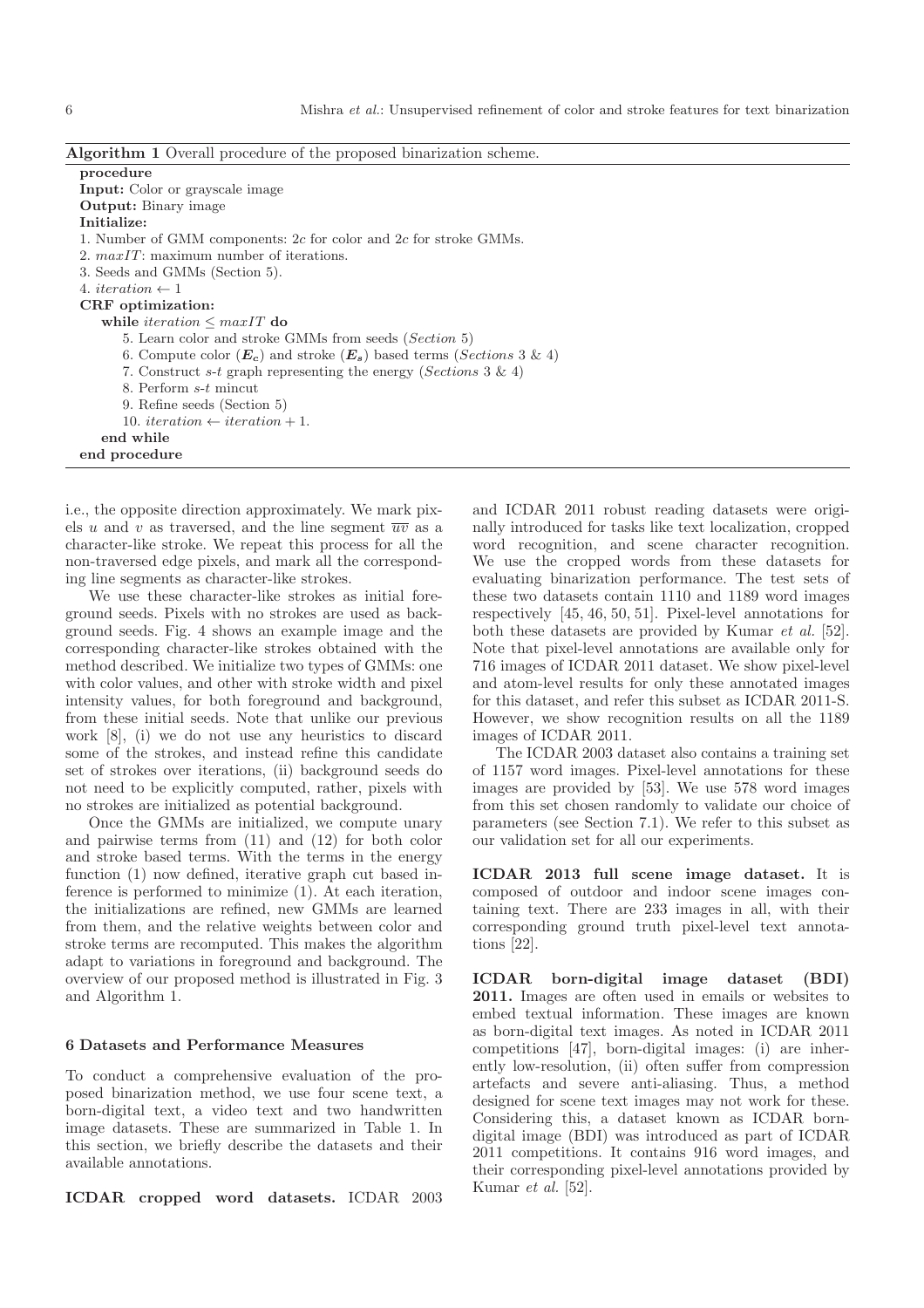| Dataset                      | No. of images | Type         | Available annotations |
|------------------------------|---------------|--------------|-----------------------|
| ICDAR 2003 word $[45]$       | 1110          | Scene text   | Pixel, text           |
| ICDAR $2011$ word $[46]$     | 1189          | Scene text   | Pixel, text           |
| ICDAR 2013 scene text $[22]$ | 233           | Scene text   | Pixel, text           |
| <b>ICDAR BDI 2011 [47]</b>   | 916           | Born-digital | Pixel, text           |
| Street view text [48]        | 647           | Scene text   | Pixel, text           |
| CVSI 2015 [49]               | 6000          | Video text   |                       |
| H-DIBCO 2012 [11]            | 14            | Handwritten  | Pixel                 |
| H-DIBCO 2014 [12]            | 10            | Handwritten  | Pixel                 |

Table 1. Datasets used in our experiments.

Street view text. The street view text (SVT) dataset contains images harvested from Google Street View. As noted in [48], most of the images come from business signage and exhibit a high degree of variability in appearance and resolution. We show binarization results on the cropped words of SVT-word, which contains 647 word images, and evaluate it with pixel-level annotations available publicly [52].

Video script identification dataset (CVSI). The CVSI dataset is composed of images from news videos of various Indian languages. It contains 6000 text images from ten scripts, namely English, Hindi, Bengali, Oriya, Gujarati, Punjabi, Kannada, Tamil, Telugu and Arabic, commonly used in India. This dataset was originally introduced for script identification [49], and does not include pixel level annotations. We use it solely for qualitative evaluation of binarization methods.

H-DIBCO 2012/2014. Although our binarization scheme is designed for scene text images, it can also be applied for handwritten images. To demonstrate this we test our method on the H-DIBCO 2012 [11] and 2014 [12] datasets. They contain 14 and 10 degraded handwritten images respectively, with their corresponding ground truth pixel-level annotations.

### 6.1 Performance Measures

Although binarization is a highly researched problem, the task of evaluating the performance of proposed solutions has received less attention [54]. Due to the lack of well-defined performance measures or ground truth, some of the previous works perform only a qualitative evaluation [55, 56]. This subjective evaluation only provide a partial view of performance. A few others measure binarization accuracy in terms of OCR performance [57]. While improving text recognition performance can be considered as an end goal of binarization, relying on OCR systems which depend on many factors, e.g., character classification, statistical language models, and not just the quality of text binarization, is not ideal. Thus, OCR-level evaluation can only be considered as an indirect performance measure for rating binarization methods [54].

A well-established practice in document image binarization competitions at ICDAR is to evaluate binarization at the pixel level [10]. This evaluation is more precise than the previous two measures, but has a few drawbacks: (i) pixel-level ground truth for large scale datasets is difficult to acquire, (ii) defining pixel accurate ground truth can be subjective due to aliasing and blur, (iii) a small error in ground truth can alter the ranking of binarization performance significantly as studied in [58]. To address these issues, Clavelli et al. [54] proposed a measure for text binarization based on an atom-level assessment. An atom is defined as the minimum unit of text segmentation which can be recognized on its own. This performance measure does not require pixel accurate ground truth, and measures various characteristics of binarization methods such as producing broken text, merging characters.

In order to provide a comprehensive analysis, we evaluate binarization methods on these three measures, i.e, pixel-level, atom-level, and recognition (OCR) accuracy.<sup>3</sup>

Pixel-level evaluation. Given a ground truth image annotated at the pixel-level and the result of a binarization method, each pixel in the output image is classified as one of the following: (i) true positive if it is a text pixel in both the output and the ground truth image, (ii) false positive if it is a background pixel in the output image but a text pixel in the ground truth, (iii) false negative if it is a text pixel in the output image but background pixel in the ground truth, or (iv) true negative if it is background pixel in both the output and the ground truth images. With these in hand we compute precision, recall and f-score for every image, and then report mean values of these measures over all the images in the dataset to compare binarization methods.

Atom-level evaluation. Each connected component in the binary output image is classified as one

<sup>3</sup> Source code for all the performance measures used in this work is available on our project website [24].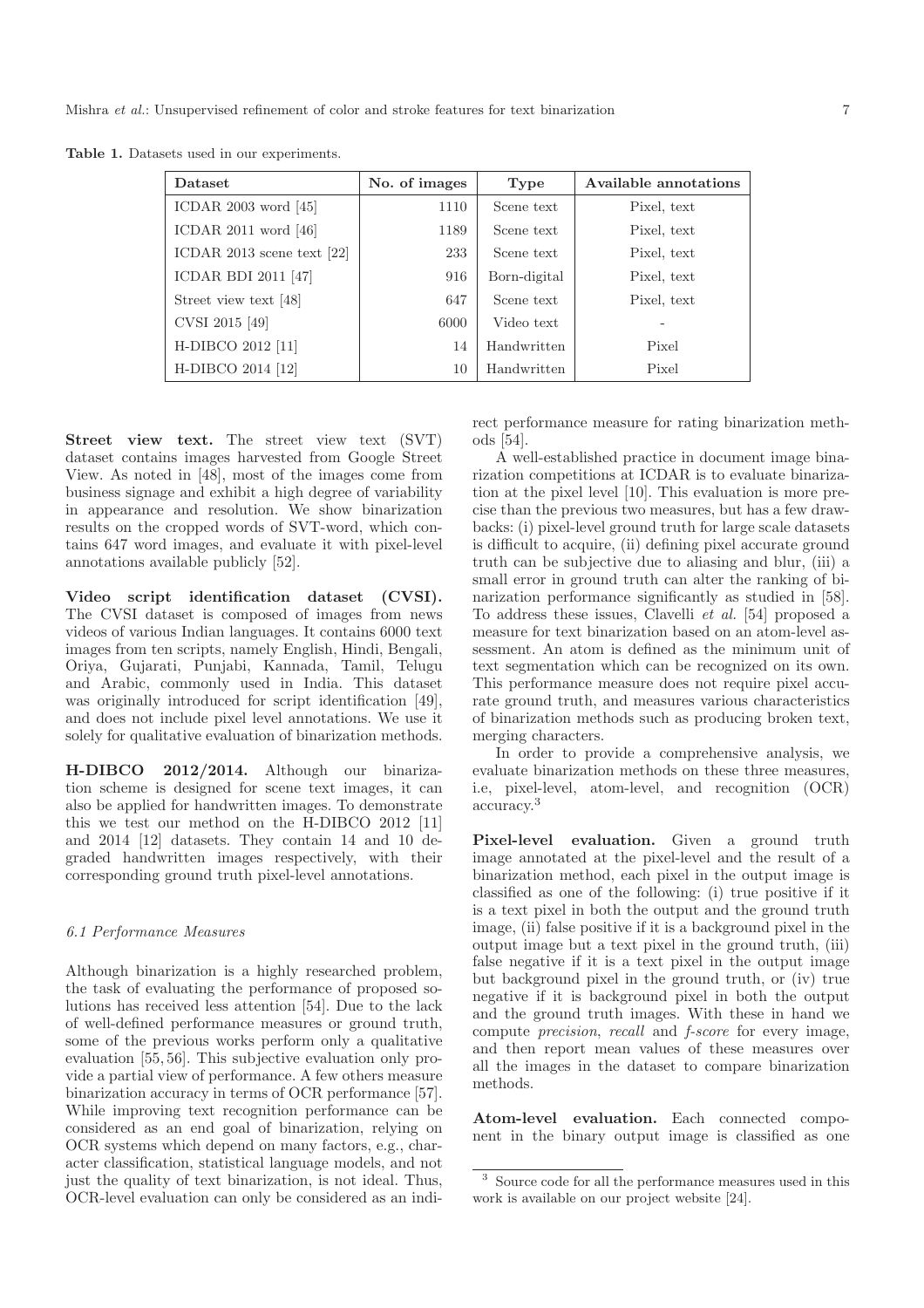of the six categories [54], using following two criteria. (i) The connected component and the skeleton<sup>4</sup> of the ground truth have at least  $\theta_{min}$  pixels in common. (ii) If the connected component comprises pixels that do not overlap with text-area in the ground truth, their number should not exceed  $\theta_{max}$ . The threshold  $\theta_{min}$ is chosen as 90% of the total pixels in the skeleton, and the threshold  $\theta_{max}$  is either half of the maximum thickness of connected components in the image or five, whichever is lower, as suggested by Clavelli *et al.* [54]. Each connected component in the output image is classified into one of the following categories.

- $-$  whole  $(w)$ . If the connected component overlaps with one skeleton of the ground truth, and both criteria are satisfied.
- $background (b)$ . If the connected component does not overlap with any of the skeletons of the ground truth.
- $-$  fraction (f). If the connected component overlaps with one skeletons of the ground truth, and only criteria (ii) is satisfied.
- $-$  multiple  $(m)$ . If the connected component overlaps with many skeletons of the ground truth, and only criteria (i) is satisfied.
- fraction and multiple  $(fm)$ . If the connected component overlaps with many skeletons of the ground truth, and only criteria (ii) is satisfied.
- $-$  mixed (mi). If the connected component overlaps with many skeletons of the ground truth, and neither criteria (i) nor criteria (ii) is satisfied.

The number of connected components in the above categories is normalized by the number of ground truth connected components for every image to obtain scores (denoted by  $w, b, f, m, fm, mi$ ). Then the mean values of these scores over the entire dataset can be used to compare binarization methods. Higher values (maximum = 1) for w, whereas lower values (minimum = 0) for all the other categories are desired. Further, to represent atom-level performance with a single measure, we compute:

$$
atom\text{-}score = \frac{1}{\frac{1}{w} + b + f + m + fm + mi}.\tag{15}
$$

The atom-score is computed for each image, and the mean over all the images in the dataset is reported. The desired mean atom-score for a binarization method is 1, denoting an ideal binarization output.

OCR-level evaluation. We use two well-known off-the-shelf OCRs: Tesseract [23] and ABBYY fine Reader 8.0 [60]. Tesseract is an open source OCR whereas ABBYY fine Reader 8.0 is a commercial OCR product. We report word recognition accuracy which is defined as the number of correctly recognized words normalized by the total number of words in the dataset. Following the ICDAR competition protocols [61], we do not perform any edit distance based correction with



Fig. 5. The pixel-level *f-score* on the subset of ICDAR 2003 training images, used as validation set, at each iteration of graph cut.

lexicons, and report case-sensitive word recognition accuracy.

#### 7 Experimental Analysis

Given a color or grayscale image containing text, our goal is to binarize it such that the pixels corresponding to text and non-text are assigned labels 0 and 1 respectively. In this section, we perform a comprehensive evaluation of the proposed binarization scheme on the datasets presented in Section 6. We compare our method with classical as well as modern top-performing text binarization approaches with all the performance measures defined in Section 6.1.

#### 7.1 Implementation details

We use publicly available implementations of several binarization techniques for comparison. Global thresholding methods Otsu [17] and Kittler [16] are parameter-independent. For local thresholding methods Niblack [19] and Sauvola [20], we choose the parameters by cross-validating on the ICDAR validation set. For more recent methods like  $[5, 9, 18, 37]$  we use the original implementations provided by the authors.<sup>5</sup> For the methods proposed in [5, 9, 37], we use the parameter settings suggested by the corresponding authors. The method in [18] is originally designed for full scene images, and uses heuristics on candidate character bounding boxes. We modify these heuristics, i.e., the maximum allowed height for a character candidate bounding box is changed from 80% of image height to 99% of image height, thereby adapting the method for cropped word images.

Polarity check. Most of the binarization methods in the literature produce white text on black background for images with light text on dark background. Since ground truth typically contains black text on white ground, we perform an automatic polarity

<sup>4</sup> Skeleton, also known as morphological skeleton, is a medial axis representation of a binary image computed with morphological operators [59].

<sup>5</sup> We thank the authors for providing the implementation of their methods.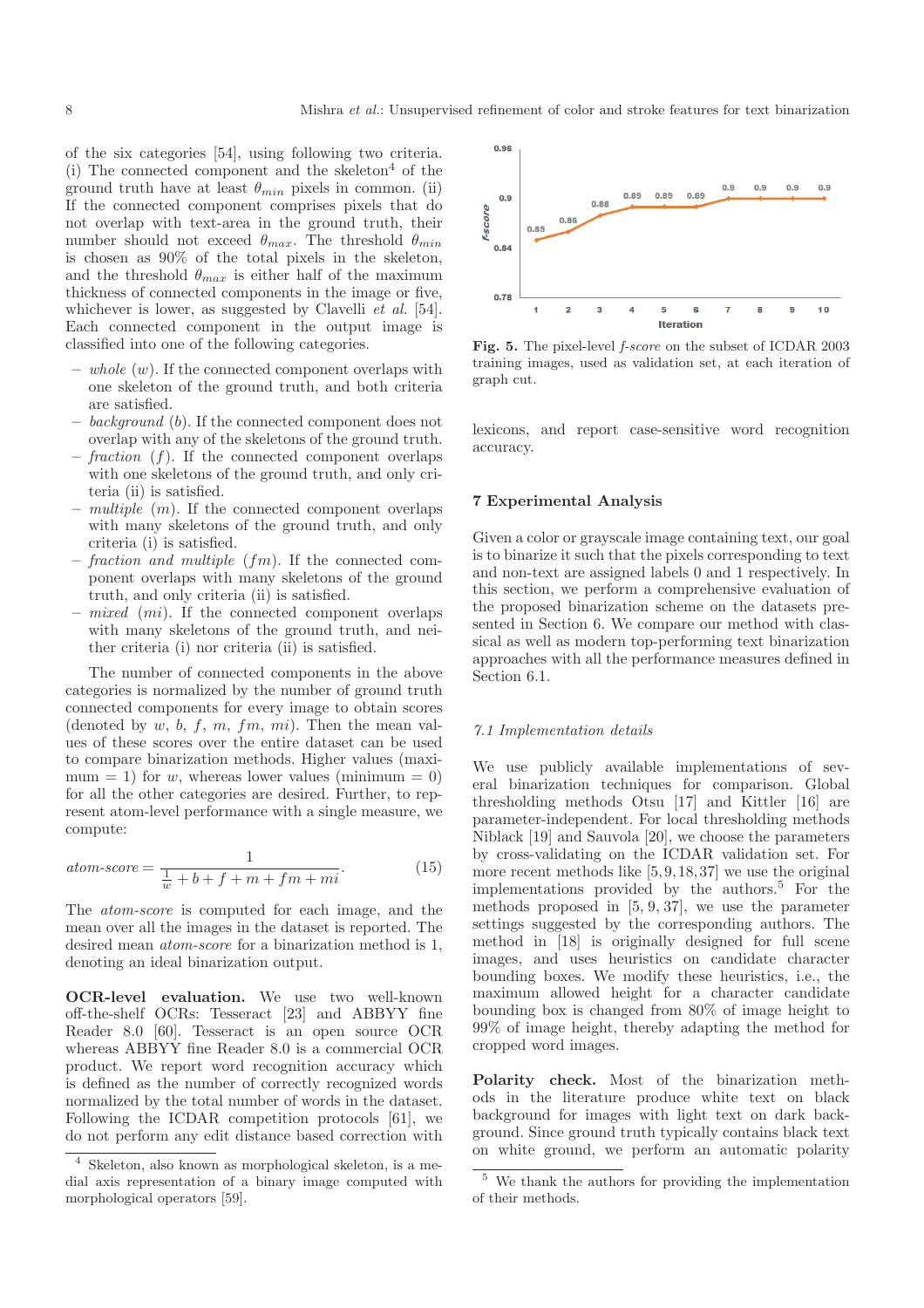

Fig. 6. Illustration of binarization results with different number of iterations of graph cut. Here, we show the original image and the results with 1, 3, 5 and 8 iterations (from left to right).

check before evaluating the method as follows. If the average gray pixel value of the middle part of a given word image is greater than the average gray pixel value of boundary, then we assign reverse polarity, i.e., light text on dark background, to it, and invert the corresponding output image before comparing it with the ground truth. Note that our method produces black text on white background irrespective of the polarity of the word image, and hence does not require this inversion.

It should be noted that handwritten images are always assumed as dark text on light background. Further, we delay the polarity check till the end for full scene images, and obtain the binary images corresponding to both the polarities, i.e., the original image as well as the image where 180◦ is subtracted from the original gradient orientations. We compute standard deviation of stroke width in both these binary images, and choose the one with lower standard deviation as the final binary image.

We now provide empirical evidence for the choice of parameters, such as, number of iterations, the GMM initialization method, the number of GMMs and weights  $\lambda_1$  and  $\lambda_2$  in our method.

Number of iterations. We refine the initial strokes and color cues obtained by our unsupervised automatic initialization scheme. This is performed using iterative graph cuts. To illustrate the refinement of these two cues over iterations, we studied the pixel-level f-score on the validation set. This result is shown in Fig. 5. We observe that the pixel-level f-score improves with iterations till the seventh, and then remains unchanged. We also show qualitative results over iterations of graph cut in Fig. 6. We note that the iterative refinement using graph cut helps in improving the pixel-level performance. Based on this study, we fix number of iterations to 8 in all our experiments.

GMM initialization. We initialize GMMs by character-like strokes (see Section 5). However, these GMMs can also be initialized using any binarization method. To study its impact, we performed the following experiment. We initialize foreground and background GMMs from three of the best-performing binarization methods in literature: Otsu [17], Wolf [21] and Howe [5], and study the word recognition performance on the validation set. We also studied the effect of user-assisted initialization of foreground and background GMMs. We refer to this as manual initialization (MI). In Fig. 7 we



Fig. 7. Impact of GMM initialization techniques. We show the word recognition accuracy of Tesseract on the ICDAR 2003 validation set. Here, lighter (gray) bars show recognition results after applying binarization techniques [5, 17, 21], and darker (red) bars show recognition results of the proposed iterative graph cut based method, with the corresponding binarization techniques used as initialization for GMMs. We also show recognition results when initialization is performed from character-like strokes (char-like strokes) and manually (MI).

show the word recognition performance of Tesseract on the validation set in two settings: (i) when the above binarization techniques are used, and the binary images are fed to the OCR (lighter gray bars), (ii) when these methods are used for GMM initialization, followed by our iterative graph cut based scheme for binarization, and then the output images are fed to the OCR (darker red bars). We observe that our binarization method improves the word recognition performance irrespective of the initialization used. This is primarily due to the fact that our method iteratively refines the initial seeds by using color and stroke cues, improves the binarization, and subsequently the recognition performance. Further, the variant of our method using manual initialization achieves a high recognition performance on this dataset. This shows that the proposed technique can also prove handy for user-assisted binarization as in  $[62, 63]$ .

Other parameters. We estimate the parameters of our method, i.e., number of color and stroke GMMs (c), and the relative weights between color and edginess terms  $(\lambda_1$  and  $\lambda_2)$ , using grid search on the validation set, and fix them for all our experiments. We vary the number of color and stroke GMMs from 5 to 20 in steps of 5, and compute the validation accuracy (pixel-level *f-score*). We observe only a small change  $(\pm$ 0.02) in f-score for different numbers of color and stroke GMM. We fix the number of color and stroke GMMs as 5 in all our experiments. We use a similar strategy for choosing  $\lambda_1$  and  $\lambda_2$ , and vary these two parameters from 5 to 50 in steps of 5. We compute the pixel-level f-score on the validation set for all these pairs, and choose the one with the best performance, which results in 25 for both  $\lambda_1$  and  $\lambda_2$ .

Our method is implemented in C++, and it takes about 0.8s on a cropped word image of size  $60 \times 180$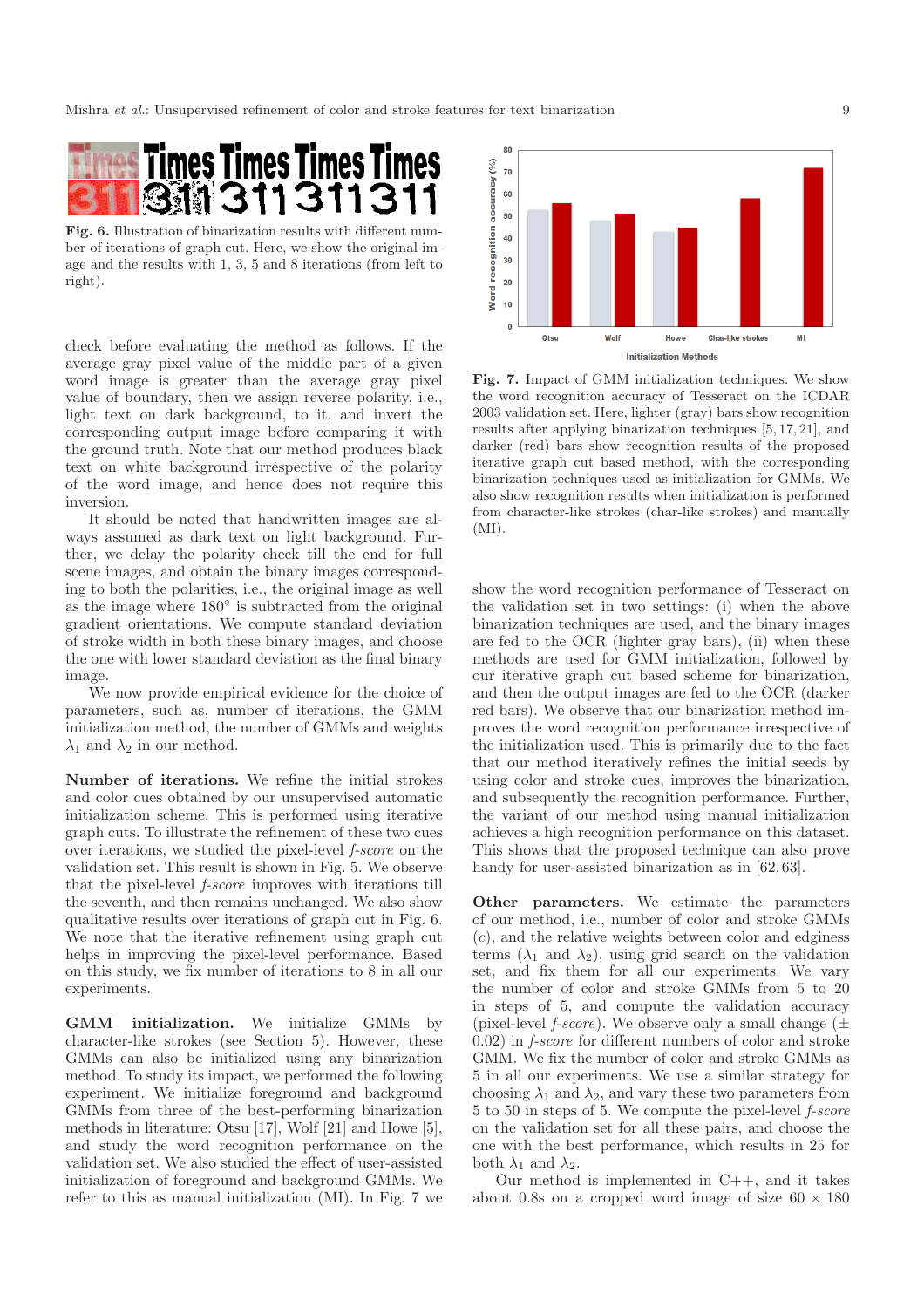Table 2. Pixel-level binarization performance. We compare methods on mean *precision*, *recall* and *f-score* values. Here "Ours (color)", "Ours (stroke)" and "Ours (color+stroke)" refer to the proposed iterative graph cut, where only the color, only the stroke, and the color+stroke terms are used respectively. "Ours (MI)" refers to our method with manual initialization of GMMs, and serves as an upper bound.

| Method                       | ICDAR 2003 |          |                  |           |          | $ICDAR$ 2011-S | <b>Street View Text</b> |        |                  |  |
|------------------------------|------------|----------|------------------|-----------|----------|----------------|-------------------------|--------|------------------|--|
|                              | precision  | $recall$ | $f\text{-}score$ | precision | $recall$ | $f$ -score     | precision               | recall | $f\text{-}score$ |  |
| Otsu $[17]$                  | 0.86       | 0.90     | 0.87             | 0.87      | 0.91     | 0.88           | 0.64                    | 0.83   | 0.70             |  |
| Kittler $[16]$               | 0.75       | 0.89     | 0.78             | 0.79      | 0.89     | 0.80           | 0.55                    | 0.81   | 0.62             |  |
| Niblack [19]                 | 0.68       | 0.87     | 0.74             | 0.75      | 0.86     | 0.79           | 0.52                    | 0.78   | 0.60             |  |
| Sauvola [20]                 | 0.65       | 0.83     | 0.67             | 0.73      | 0.81     | 0.71           | 0.52                    | 0.76   | 0.57             |  |
| Wolf $[21]$                  | 0.81       | 0.91     | 0.84             | 0.83      | 0.90     | 0.85           | 0.58                    | 0.81   | 0.66             |  |
| Kasar $[18]$                 | 0.72       | 0.64     | 0.65             | 0.65      | 0.47     | 0.52           | 0.70                    | 0.71   | 0.69             |  |
| Milyaev [9]                  | 0.71       | 0.69     | 0.63             | 0.72      | 0.73     | 0.65           | 0.52                    | 0.66   | 0.51             |  |
| Howe $[5]$                   | 0.76       | 0.84     | 0.76             | 0.76      | 0.87     | 0.78           | 0.62                    | 0.77   | 0.64             |  |
| Bilateral [37]               | 0.84       | 0.85     | 0.83             | 0.89      | 0.87     | 0.87           | 0.64                    | 0.79   | 0.68             |  |
| Ours (color)                 | 0.82       | 0.90     | 0.85             | 0.86      | 0.90     | 0.87           | 0.62                    | 0.84   | 0.70             |  |
| Ours (stroke)                | 0.78       | 0.83     | 0.79             | 0.80      | 0.83     | 0.80           | 0.63                    | 0.72   | 0.65             |  |
| Ours $\text{(color+stroke)}$ | 0.82       | 0.91     | 0.86             | 0.86      | 0.91     | 0.88           | 0.64                    | 0.82   | 0.71             |  |
| Ours (MI)                    | 0.92       | 0.95     | 0.93             | 0.96      | 0.98     | 0.97           | 0.87                    | 0.95   | 0.90             |  |

Table 3. Atom-level evaluation. We show the fractions of connected components classified as *whole*, *background*, *mixed*, *fraction*, and *multiple* categories as well as the *atom-score*. Here "Ours (color)", "Ours (stroke)" and "Ours (color+stroke)" refer to the proposed iterative graph cut, where only the color, only the stroke, and the color+stroke terms are used respectively. "Ours (MI)" refers to our method with manual initialization of GMMs, and serves as an upper bound.

| Method                                                   | ICDAR 2003 |                                                                                                                                                                                    |                                                               |          |          | $ICDAR$ 2011-S        |       |                                                                                                                                                                                             |       | Street View Text |          |                   |         |                                                                                                            |                     |          |          |            |
|----------------------------------------------------------|------------|------------------------------------------------------------------------------------------------------------------------------------------------------------------------------------|---------------------------------------------------------------|----------|----------|-----------------------|-------|---------------------------------------------------------------------------------------------------------------------------------------------------------------------------------------------|-------|------------------|----------|-------------------|---------|------------------------------------------------------------------------------------------------------------|---------------------|----------|----------|------------|
|                                                          | whole      | background                                                                                                                                                                         | mixed                                                         | fraction | multiple | $^{tom\text{-}score}$ | whole | background                                                                                                                                                                                  | mixed | fraction         | multiple | <i>atom-score</i> | $whole$ | background                                                                                                 | mixed               | fraction | nultiple | atom-score |
| Otsu $[17]$                                              | 0.69       | 2.97 $ 0.06 0.24 0.02 0.59 0.73 $                                                                                                                                                  |                                                               |          |          |                       |       |                                                                                                                                                                                             |       |                  |          |                   |         | $1.94 \mid 0.04 \mid 0.21 \mid 0.03 \mid 0.63 \mid 0.42 \mid 0.75$                                         | 0.08 0.10 0.06 0.34 |          |          |            |
| Niblack [19]                                             |            | $0.50 \mid 14.70 \mid 0.17 \mid 0.74 \mid 0.02 \mid 0.23 \mid 0.57 \mid 14.77 \mid 0.12 \mid 0.85 \mid 0.02 \mid 0.31 \mid 0.35 \mid 6.19 \mid 0.15 \mid 0.20 \mid 0.03 \mid 0.16$ |                                                               |          |          |                       |       |                                                                                                                                                                                             |       |                  |          |                   |         |                                                                                                            |                     |          |          |            |
| Sauvola [20]                                             | 0.37       |                                                                                                                                                                                    |                                                               |          |          |                       |       | $4.72$  0.16  0.44  0.01  0.25  0.44   5.07  0.11  0.63  0.02  0.31  0.26   2.93  0.11  0.33  0.02  0.17                                                                                    |       |                  |          |                   |         |                                                                                                            |                     |          |          |            |
| Kittler [16]                                             | 0.59       | 1.34 $ 0.07 0.19 0.04 0.45 0.65 $                                                                                                                                                  |                                                               |          |          |                       |       |                                                                                                                                                                                             |       |                  |          |                   |         | $1.05 \mid 0.04 \mid 0.16 \mid 0.04 \mid 0.52 \mid 0.30 \mid 0.59 \mid 0.09 \mid 0.12 \mid 0.05 \mid 0.23$ |                     |          |          |            |
| Wolf $[21]$                                              | 0.67       | 3.77                                                                                                                                                                               | $\left 0.08\right 0.32\left 0.02\right 0.56\left 0.68\right $ |          |          |                       |       |                                                                                                                                                                                             |       |                  |          |                   |         | $1.97 \mid 0.06 \mid 0.22 \mid 0.03 \mid 0.58 \mid 0.37 \mid 1.05 \mid 0.12 \mid 0.12 \mid 0.06 \mid 0.28$ |                     |          |          |            |
| Kasar $[18]$                                             | 0.51       | $1.65 \mid 0.06 \mid 0.34 \mid 0.01 \mid 0.43 \mid 0.38 \mid$                                                                                                                      |                                                               |          |          |                       |       |                                                                                                                                                                                             |       |                  |          |                   |         | $1.59 \mid 0.07 \mid 0.33 \mid 0.00 \mid 0.31 \mid 0.49 \mid 3.19 \mid 0.08 \mid 0.26 \mid 0.03 \mid 0.41$ |                     |          |          |            |
| Milyaev [9]                                              | 0.36       | 2.44 $ 0.11 0.37 0.02 0.30 0.37 $                                                                                                                                                  |                                                               |          |          |                       |       |                                                                                                                                                                                             |       |                  |          |                   |         | $1.04 \mid 0.11 \mid 0.30 \mid 0.03 \mid 0.30 \mid 0.27 \mid 4.87 \mid 0.09 \mid 0.18 \mid 0.03 \mid 0.24$ |                     |          |          |            |
| Howe $[5]$                                               | 0.52       |                                                                                                                                                                                    |                                                               |          |          |                       |       | $0.34 \mid 0.11 \mid 0.18 \mid 0.02 \mid 0.46 \mid 0.55 \mid 0.26 \mid 0.10 \mid 0.11 \mid 0.03 \mid 0.50 \mid 0.38 \mid 13.38 \mid 0.09 \mid 0.12 \mid 0.04 \mid 0.32$                     |       |                  |          |                   |         |                                                                                                            |                     |          |          |            |
| Bilateral [37]                                           | 0.62       | 2.21                                                                                                                                                                               |                                                               |          |          |                       |       |                                                                                                                                                                                             |       |                  |          |                   |         |                                                                                                            |                     |          |          |            |
| Ours (color)                                             | 0.67       | $0.58 \mid 0.06 \mid 0.17 \mid 0.03 \mid 0.60 \mid 0.71 \mid$                                                                                                                      |                                                               |          |          |                       |       |                                                                                                                                                                                             |       |                  |          |                   |         | $0.38 \mid 0.03 \mid 0.17 \mid 0.03 \mid 0.65 \mid 0.41 \mid 0.75 \mid 0.08 \mid 0.08 \mid 0.07 \mid 0.34$ |                     |          |          |            |
| Ours (stroke)                                            | 0.52       | 2.75                                                                                                                                                                               |                                                               |          |          |                       |       | $(0.09 0.58 0.01 0.55 0.54 1.95 0.08 0.65 0.01 0.59 0.37 0.69 0.14 0.38 0.02 0.28)$                                                                                                         |       |                  |          |                   |         |                                                                                                            |                     |          |          |            |
| Ours $\left(\text{color+stroke}\right)\left 0.68\right $ |            | 0.49                                                                                                                                                                               |                                                               |          |          |                       |       | $(0.06 \times 0.03 \times 0.03 \times 0.62 \times 0.74 \times 0.50 \times 0.04 \times 0.03 \times 0.03 \times 0.67 \times 0.40 \times 0.33 \times 0.08 \times 0.07 \times 0.07 \times 0.34$ |       |                  |          |                   |         |                                                                                                            |                     |          |          |            |
| Ours (MI)                                                | 0.77       |                                                                                                                                                                                    |                                                               |          |          |                       |       | $0.20 \mid 0.02 \mid 0.13 \mid 0.03 \mid 0.72 \mid 0.86 \mid 0.26 \mid 0.01 \mid 0.09 \mid 0.02 \mid 0.80 \mid 0.64 \mid 0.17 \mid 0.03 \mid 0.09 \mid 0.07 \mid 0.60$                      |       |                  |          |                   |         |                                                                                                            |                     |          |          |            |

pixels to produce the final result on a system with 2 GB RAM and Intel ${}^{\circledR}$  Core<sup>TM</sup>-2 Duo CPU with 2.93 GHz processor system.

## 7.2 Quantitative Evaluation

Pixel-level evaluation. We show these results in Table 2 as mean precision, recall and f-score on three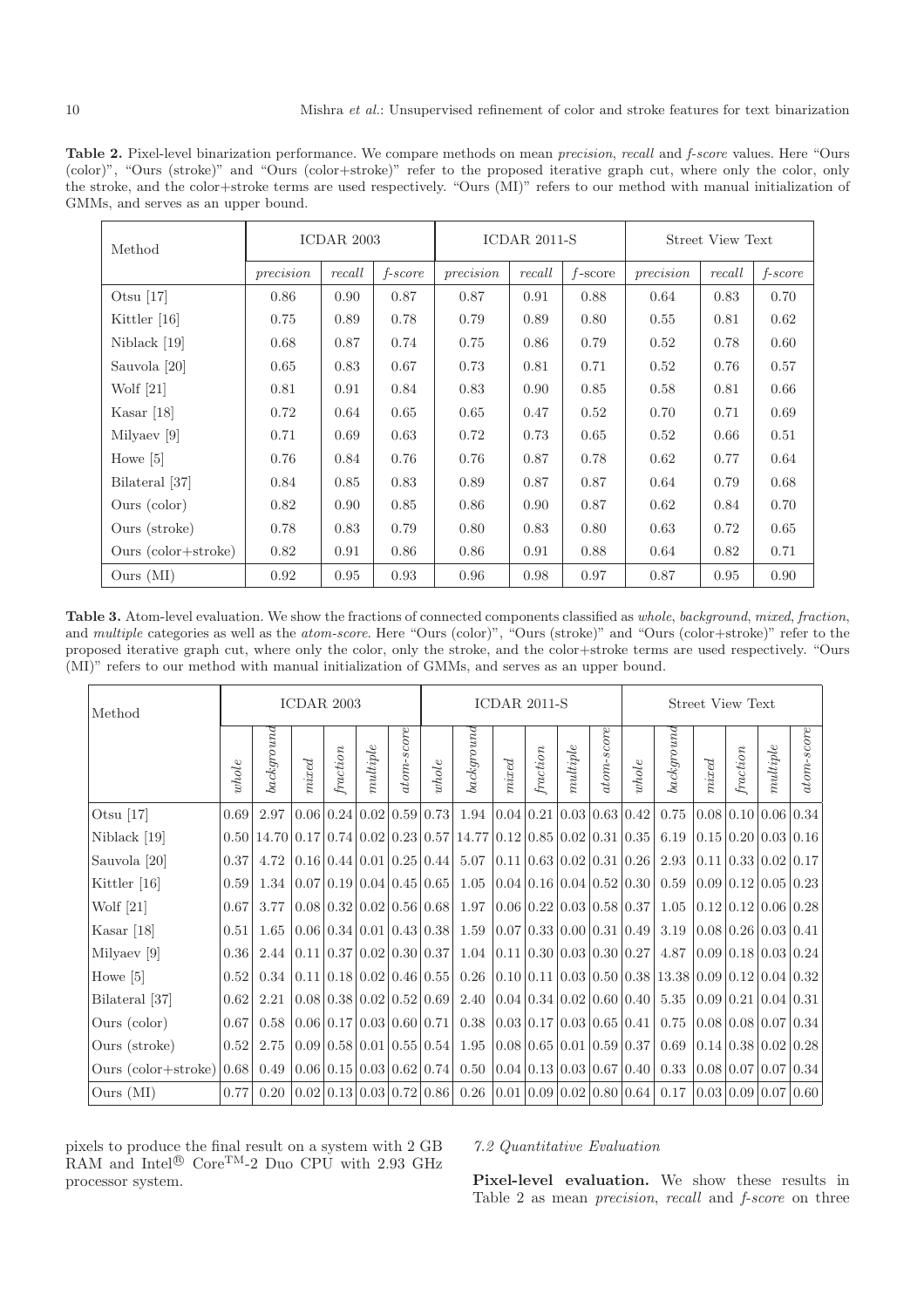datasets. Values of these performance measures vary from 0 to 1, and a high value is desired for a good binarization method. We observe that our approach with color only and color+stroke based terms achieves reasonably high f-score on all the datasets. The classical method [17] performs better at pixel-level than many other works, and is comparable to ours on the ICDAR 2003 dataset, and poorer on the other two datasets.

Atom-level evaluation. Recall that in this evaluation each connected component in the output image is classified as one of the following categories: whole, background, fraction, multiple, mixed or fractionmultiple (see Section 6.1). Evaluation according to these categories is shown in Table 3. We do not show fractionmultiple scores as they are insignificant for all the binarization techniques. Further, we also evaluate binarization methods based on the atom-score. An ideal binarization method should achieve 1 for the atom-score and the whole category, whereas 0 for all other categories. Note that these measures are considered more reliable than pixel-level measures [9, 54].

We observe that our method with color only and color+stroke based terms achieve the best atom-scores. On ICDAR 2003 and ICDAR 2011 datasets, our method is ranked first based on the atom-score, and improves by 3% and 4% respectively with respect to the next best method [17]. On SVT our method is ranked second. Other recent methods [5, 9, 37] perform well on a few selected images, but fall short in comparison, when tested on multiple datasets.

OCR-level evaluation. OCR results on the IC-DAR 2003 and 2011 datasets are summarized in Table 4. We observe that our method improves the performance of OCRs by more than 10% on both these datasets. For example, on the ICDAR 2003 dataset, Tesseract [23] achieves word recognition accuracy of 47.93% without any binarization, whereas when our binarization is applied on these images prior to recognition, the accuracy improves to 56.14%. Our binarization method improves the OCR performance over Otsu by about 5%. Note that all these results are based on case-sensitive evaluation, and we do not perform any edit distance based corrections. It should also be noted that the aim of this work is to obtain clean binary images, and evaluate binarization methods on this performance measure. Hence, we dropped recent word recognition methods which bypass binarization [64–67], in this comparison.

#### 7.3 Qualitative Evaluation

We compare our proposed approach with other binarization methods in Fig. 8. Sample images with uneven lighting, hardly distinguishable foreground/background colors, noisy foreground colors, are shown in this figure. We observe that our approach produces clearly readable binary images with less noise compared to [9, 37]. The global thresholding method [17] performs reason-

| Method                       | ICDAR 2003         |       | ICDAR 2011       |       |  |
|------------------------------|--------------------|-------|------------------|-------|--|
|                              | ABBYY<br>Tesseract |       | <i>Tesseract</i> | ABBYY |  |
| No binarization <sup>*</sup> | 47.93              | 46.51 | 47.94            | 46.00 |  |
| Otsu $[17]$                  | 51.71              | 49.10 | 55.92            | 53.99 |  |
| Kittler [16]                 | 44.55              | 43.25 | 48.84            | 48.61 |  |
| Sauvola [20]                 | 19.73              | 17.60 | 26.24            | 26.32 |  |
| Niblack [19]                 | 15.59              | 14.45 | 22.20            | 21.27 |  |
| Kasar $[18]$                 | 33.78              | 32.75 | 12.95            | 12.11 |  |
| Wolf $[21]$                  | 46.52              | 44.90 | 50.04            | 48.78 |  |
| Milyaev [9]                  | 22.70              | 21.87 | 22.07            | 22.54 |  |
| Howe $[5]$                   | 42.88              | 41.50 | 43.99            | 41.04 |  |
| Bilateral [37]               | 50.99              | 47.35 | 45.16            | 43.06 |  |
| Ours (color)                 | 52.25              | 49.81 | 59.97            | 55.00 |  |
| Ours (stroke)                | 47.93              | 46.00 | 55.75            | 54.60 |  |
| Ours $\text{(color+stroke)}$ | 56.14              | 52.97 | 62.57            | 58.11 |  |

**Table 4.** Word recognition accuracy (in  $\%$ ): open vocabulary setting. Results shown here are case sensitive, and without minimum edit distance based correction. \* No binarization implies that color images are used directly to obtain the corresponding OCR result.

Т

ably well on some examples, but fails unpredictably in cases of high variations in text intensities (e.g., rows 2-3, 7-10). Our method is successful even in such cases and produces clean binary images.

#### 7.4 Results on other types of text images

We also evaluate our binarization method on other types of text images, such as, text in videos, born-digital, handwritten text, and full scene images containing text.

For text in videos, we qualitatively evaluate binarization methods on the CVSI dataset [49]. A selection of our results on this dataset are shown in Fig. 9. Despite low-resolution, the performance of our method is encouraging on this dataset. Since our method uses generic text features like color and stroke, which are independent of language, it generalizes to multiple languages as shown in the figure.

We report results on the BDI dataset in Table 5. Our method performs reasonably well, but is inferior to [17] as it suffers from oversmoothing due in part to the extremely low resolution of images in this dataset. This limitation is discussed further in Section 8.

We evaluate on handwritten images of H-DIBCO 2012 [11] and H-DIBCO 2014 [12], and compare the results with other methods for this task. Quantitative results on these datasets are summarized in Table 8. We observe that our proposed method outperforms modern and classical binarization methods, and is comparable to the H-DIBCO 2012 competition winner [5]. On H-DIBCO 2014, our method is marginally inferior to the winning method. Moreover, we achieve noticeable im-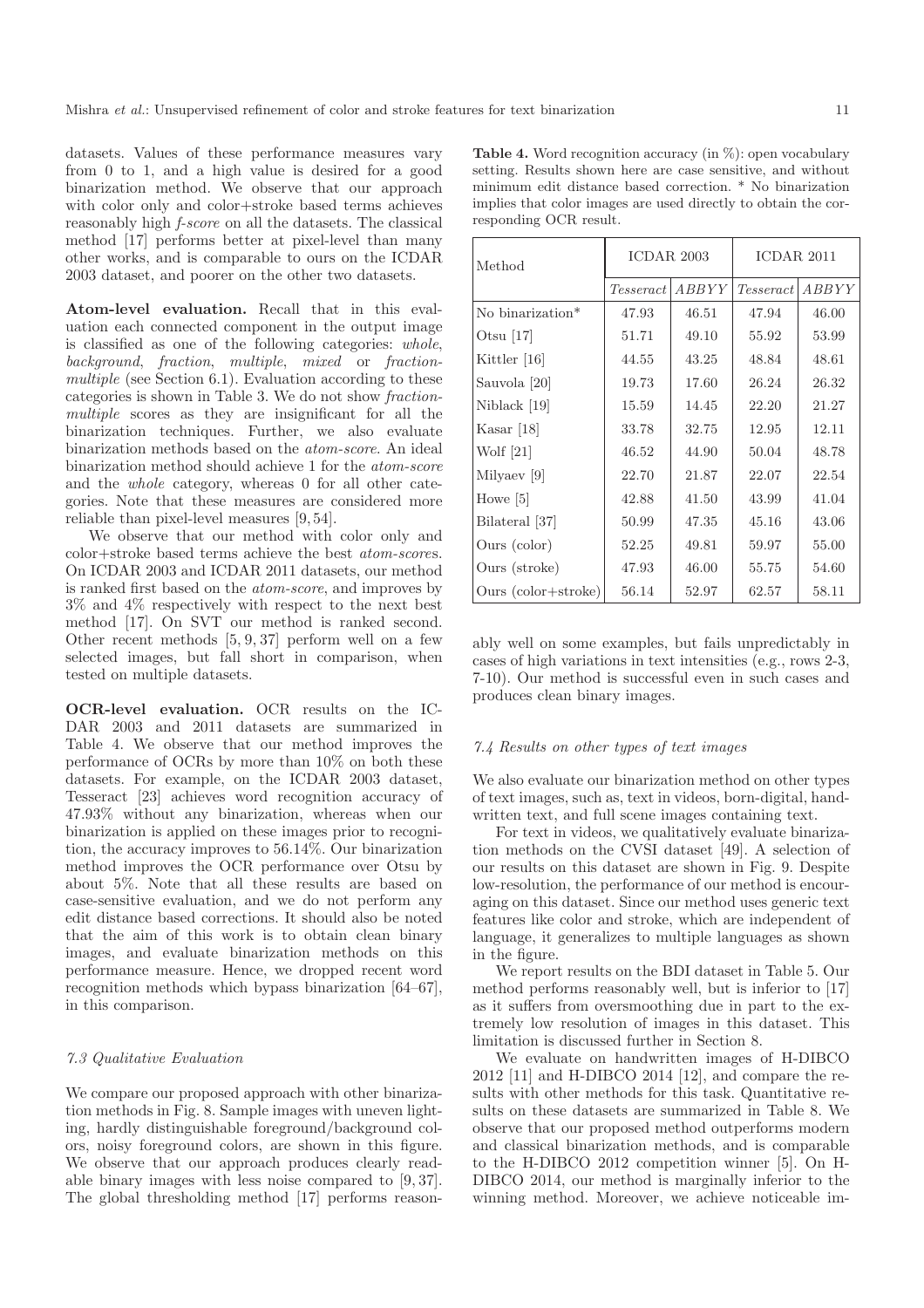

Fig. 8. Comparison of binarization results. From left to right: input image, Otsu [17], Wolf and Doerman [21], Kasar *et al.* [18], Milyaev *et al.* [9], bilateral regression [37], Howe [5] and our method (Ours), which uses color and stroke cues. Other classical techniques [16, 19, 20] show poor performance on these images.



Fig. 9. Results on the CVSI dataset. We show results on images (left to right) with Devanagari, Telugu, Oriya and Gujarati scripts. Since our method does not use any language-specific information, it is applicable to this dataset, containing English, Arabic, and eight Indian scripts.

provement by adding the stroke-based term on these datasets, highlighting their importance for handwritten images. We show qualitative results for a couple of examples in Fig. 10. We observe that despite color bleeding and high variations in pixel intensities and strokes, our method produces a clean binary result. The significance of stroke based term is also highlighted for these examples.

Binarization of natural scene images containing text is a challenging problem. It was considered as one of the challenges in the ICDAR 2013 competitions [22]. Our original work [8] was designed for cropped word images. We now modify our automatic seeding strategy (cf. Section 5) to suit full scene images as well. We evaluate our method on ICDAR 2013, and compare it with the top-performing methods from the competition for the text segmentation task, as shown in Table 6. We compare with the winner method, as well as the first three runner-ups of the competition. Our method with color and stroke terms performs well on this dataset, and stands third in this competition, being marginally inferior to the winner, and comparable to the first runner-up method.

### 7.5 Comparison with other energy formulations

Energy functions for the binarization task can also be formulated with connected components (CC) or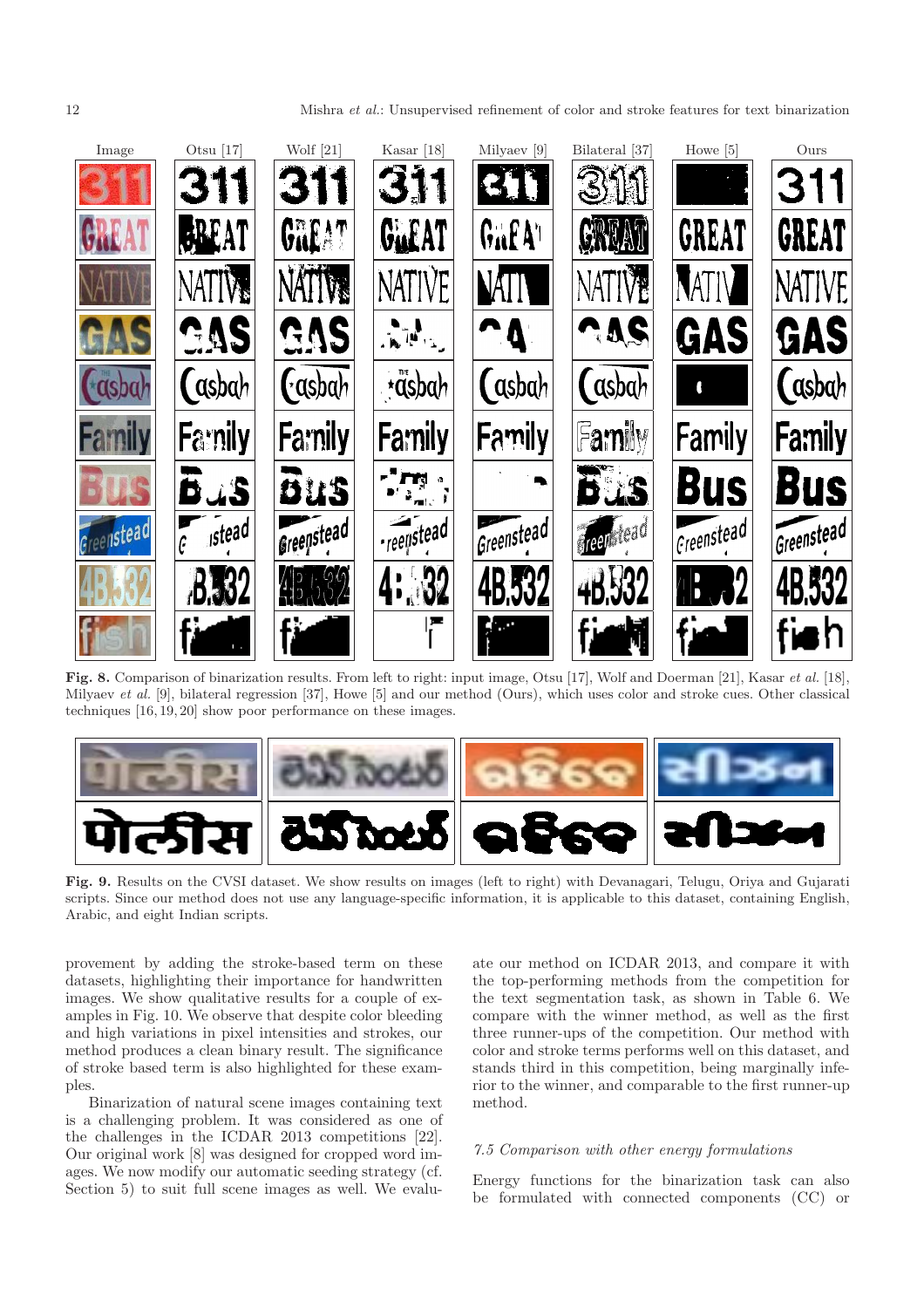| Method                         | precision |      | recall f-score |
|--------------------------------|-----------|------|----------------|
| Otsu $[17]$                    | 0.77      | 0.92 | 0.83           |
| Kittler $[16]$                 | 0.57      | 0.88 | 0.63           |
| Sauvola [20]                   | 0.54      | 0.94 | 0.75           |
| Niblack [19]                   | 0.59      | 0.94 | 0.71           |
| Kasar $[18]$                   | 0.55      | 0.65 | 0.58           |
| Milyaev [9]                    | 0.48      | 0.68 | 0.61           |
| Howe $[5]$                     | 0.43      | 0.93 | 0.52           |
| Bilateral [37]                 | 0.75      | 0.86 | 0.79           |
| Ours (color)                   | 0.67      | 0.88 | 0.74           |
| Ours (stroke)                  | 0.65      | 0.80 | 0.72           |
| Ours $\text{(color + stroke)}$ | 0.70      | 0.90 | 0.80           |

Table 5. Results on the BDI dataset.

Table 6. Results on the ICDAR 2013 text segmentation challenge. We compare our method with the top-performing methods in the competition [22].

| Method                         | $precision   recall   f-score$ |       |       |
|--------------------------------|--------------------------------|-------|-------|
| The winner (USTB-FuSTAR)       | 87.21                          | 78.84 | 82.81 |
| 1st runner-up $(12R-NUS)$      | 87.95                          | 73.88 | 80.31 |
| 2nd runner-up (I2R-NUS-FAR)    | 82.56                          | 73.67 | 77.86 |
| 3rd runner-up (OCTYMIST)       | 81.82                          | 70.42 | 75.69 |
| Ours (color)                   | 77.65                          | 71.82 | 74.89 |
| Ours (stroke)                  | 72.33                          | 68.23 | 70.45 |
| Ours $\text{(color + stroke)}$ | 81.00                          | 77.72 | 79.89 |

maximally stable extremal regions (MSER) as nodes in the corresponding graph.

Connected component labeling with CRF. We first obtain connected components by thresholding the scene text image using Niblack binarization [19] with the parameter setting in [31]. We then learn an SVM on the ICDAR 2003 training set to classify each component as text or non-text region. Each connected component is represented by its normalized width, normalized height, aspect ratio, shape difference, occupy ratio, compactness, contour gradient and average run-length as in [31]. We then define an energy function composed of a unary term for every CC (computed from the SVM text/non-text classification score), and a pairwise term between two neighboring CCs (truncated sum of squares of the following features: centroid distance, color difference, scale ratio and shape difference). Once the energy function is formulated, we construct a graph representing it, and perform graph cut to label the CCs.

MSER labeling with CRF. We replace the first step of the method described for connected components with MSER, thus defining a graph on MSER nodes, and pose the task as an MSER labeling problem.

Table 7. Comparison with variants, where connected components (CC) and MSER are labeled directly with CRF, instead of labeling our binary segments.

| Method                                  | $precision   recall   f-score$ |      |      |
|-----------------------------------------|--------------------------------|------|------|
| CC labeling                             | 0.73                           | 0.63 | 0.65 |
| MSER labeling                           | 0.76                           | 0.82 | 0.79 |
| Ours $\left(\text{color+stroke}\right)$ | 0.82                           | 0.91 | 0.86 |

Table 8. Pixel-level *f-score* on handwritten images from H-DIBCO 2012 and H-DIBCO 2014.

| Method                  |      | $H-DIBCO 2012 H-DIBCO 2014$ |
|-------------------------|------|-----------------------------|
| Otsu $[17]$             | 0.75 | 0.89                        |
| Kittler [16]            | 0.71 | 0.73                        |
| Sauvola [20]            | 0.14 | 0.18                        |
| Niblack [19]            | 0.19 | 0.25                        |
| Kasar $[18]$            | 0.74 | 0.78                        |
| Wolf $[21]$             | 0.78 | 0.82                        |
| Milyaev [9]             | 0.84 | 0.92                        |
| H-DIBCO 2012 winner [5] | 0.89 | 0.96                        |
| H-DIBCO 2014 winner     |      | 0.97                        |
| Ours (Color)            | 0.84 | 0.91                        |
| Ours (Stroke)           | 0.78 | 0.85                        |
| Ours (Color+Stroke)     | 0.90 | 0.95                        |

Comparison of our method (color+stroke) with these two approaches is shown in Table 7 on the ICDAR 2003 test set. We observe that our method outperforms these two variants whose performance relies extensively on the initialization used. Moreover, extending these two approaches to diverse datasets, such as, handwritten text, text in videos, is not trivial, due to their demand of large pixel-level annotated training sets. On the contrary, our method assigns binary labels to pixels in an unsupervised manner, without the need for such expensive annotation.

# 8 Summary

In this work we proposed a novel binarization technique, and evaluated it on state-of-the-art datasets. Many existing methods have restricted their focus to small datasets containing only a few images [5, 8, 9, 37]. They show impressive performance on them, but this does not necessarily generalize to the large and varied datasets we consider in this paper. Our method performs consistently well on all the datasets, as we do not make assumptions specific to images. We compare recognition results on public ICDAR benchmarks, where the utility of our work is even more evident. The proposed method integrated with an open source OCR [23] outperforms other binarization techniques (see Table 4). Additionally, on a dataset of video text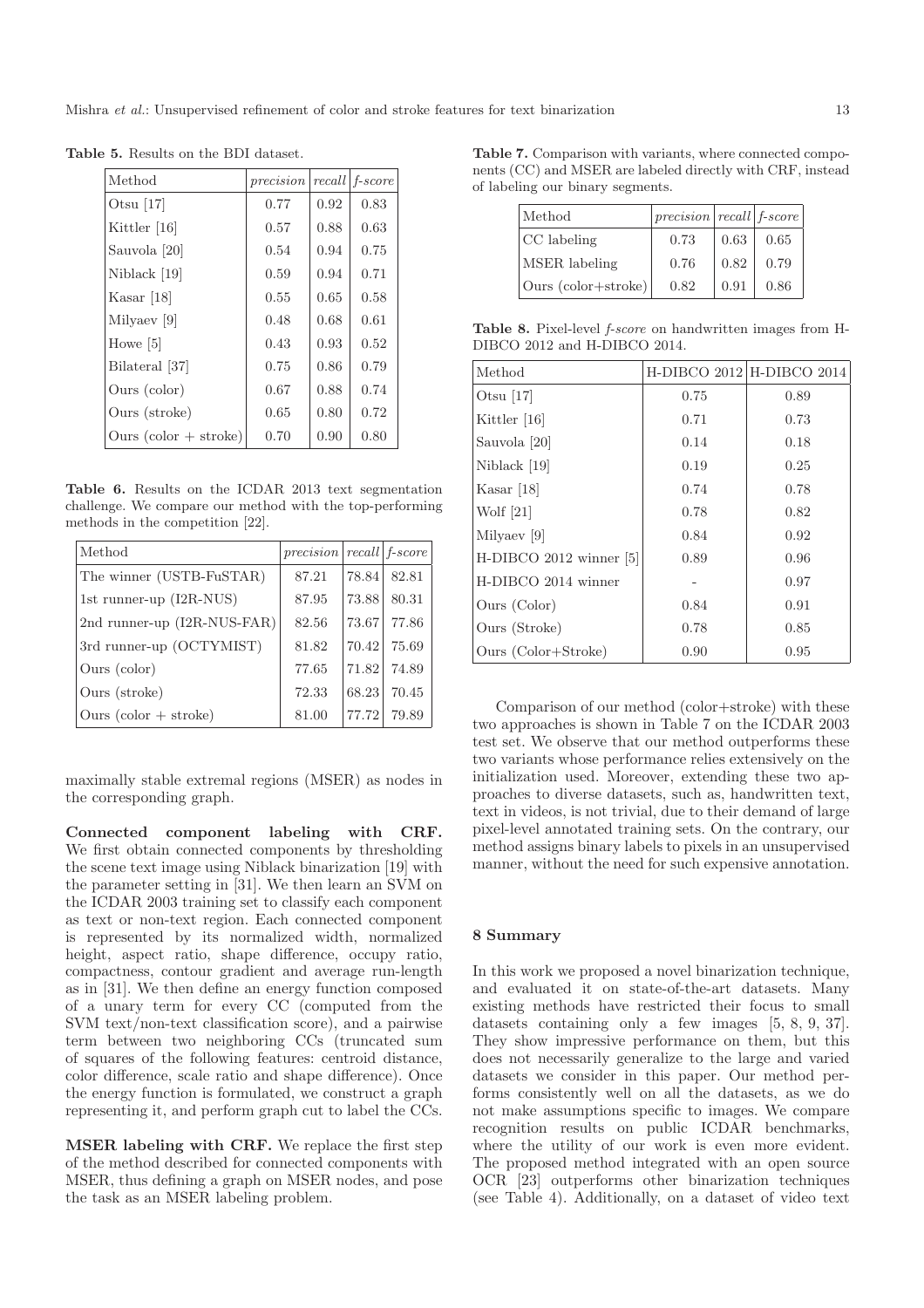

Fig. 10. Results on sample images from the H-DIBCO 2012 dataset. (a) Input image, and results of our binarization technique: (b) with only color based term, (c) with color and stroke based terms. We observe that the color+stroke based term shows significant improvement over the color only term.

images of multiple scripts, our results are promising, and on two benchmark datasets of handwritten images we achieve results comparable to the state of the art [5, 12].

Comparison with other energy minimization based methods. Some other binarization techniques in the literature are based on an energy minimization framework [5, 9, 21, 28, 29]. Our method falls in this category, but differs significantly in the energy formulation and the minimization technique used. We compare our method empirically with [5, 9, 21] in Tables 2, 3 and 4. Two other energy minimization based methods [28, 29] were dropped for experimental comparison as their implementation was not available when this paper was written. Our method outperforms these approaches. The robustness of our method can be attributed to the proposed iterative graph cut based algorithm, which minimizes an energy function composed of color and stroke based terms.

There have been attempts to solve the natural image segmentation problem using unsupervised iterative graph cut based methods. Jahangiri and Heesch [68] have proposed a method for high contrast natural image segmentation using active contours for initializing the foreground region. In [69,70] authors use clustering techniques to initialize foreground regions. Our method falls in this category of unsupervised image segmentation, but differs significantly from these approaches in the initialization scheme, and uses text specific information, i.e., character-like strokes, to initialize the foreground regions.

Further improvements. Oversmoothing is one of the limitations of our method, and is pronounced in the case of low resolution images where inter-character gaps and holes within characters like 'o', 'a' are only a few pixels, i.e., three to four pixels. Such limitations can be handled with techniques like cooperative graph cuts [71]. Further, a noisy automatic initialization may be hard to recover from. Improved initialization or image enhancement techniques can be investigated in future work.

Acknowledgements. This work was partially supported by the Indo-French project no. 5302-1, EVEREST, funded by CEFIPRA. Anand Mishra was supported by Microsoft Corporation and Microsoft Research India under the Microsoft Research India PhD fellowship award.

#### References

- 1. Y. Chen and L. Wang, "Broken and degraded document images binarization," *Neurocomputing (in press)*, 2017.
- 2. F. Jia, C. Shi, K. He, C. Wang, and B. Xiao, "Document image binarization using structural symmetry of strokes," in *ICFHR*, 2016, pp. 411–416.
- 3. P. Stathis, E. Kavallieratou, and N. Papamarkos, "An evaluation technique for binarization algorithms." *Journal of Universal Computer Science*, vol. 14, no. 18, pp. 3011–3030, 2008.
- 4. N. R. Howe, "A Laplacian energy for document binarization," in *ICDAR*, 2011.
- 5. N. R. Howe, "Document binarization with automatic parameter tuning," *International Journal on Document Analysis and Recognition*, vol. 16, no. 3, pp. 247–258, 2013.
- 6. M. Valizadeh and E. Kabir, "Binarization of degraded document image based on feature space partitioning and classification," *International Journal on Document Analysis and Recognition*, vol. 15, no. 1, pp. 57–69, 2012.
- 7. G. Lazzara and T. Géraud, "Efficient multiscale Sauvola's binarization," *International Journal on Document Analysis and Recognition*, vol. 17, no. 2, pp. 105– 123, 2014.
- 8. A. Mishra, K. Alahari, and C. V. Jawahar, "An MRF model for binarization of natural scene text," in *ICDAR*, 2011.
- 9. S. Milyaev, O. Barinova, T. Novikova, P. Kohli, and V. Lempitsky, "Fast and accurate scene text understanding with image binarization and off-the-shelf OCR," *In-*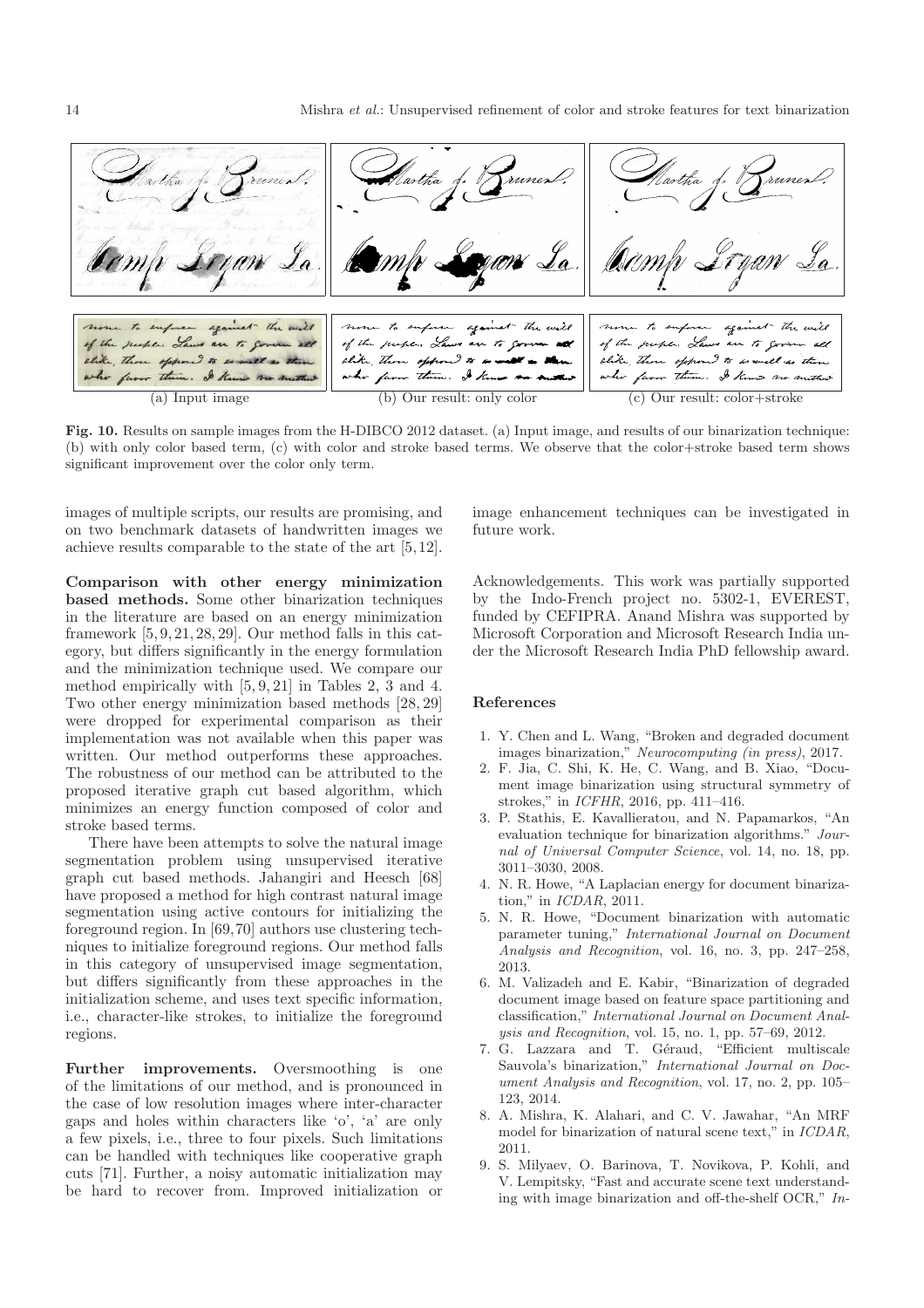*ternational Journal on Document Analysis and Recognition*, vol. 18, no. 2, pp. 169–182, 2015.

- 10. I. Pratikakis, B. Gatos, and K. Ntirogiannis, "ICDAR 2013 document image binarization contest (DIBCO 2013)," in *ICDAR*, 2013.
- 11. I. Pratikakis, B. Gatos, and K. Ntirogiannis, "ICFHR 2012 competition on handwritten document image binarization," in *ICFHR*, 2012.
- 12. K. Ntirogiannis, B. Gatos, and I. Pratikakis, "ICFHR2014 competition on handwritten document image binarization (H-DIBCO 2014)," in *ICFHR*, 2014.
- 13. Y. Y. Boykov and M.-P. Jolly, "Interactive graph cuts for optimal boundary and region segmentation of objects in ND images," in *ICCV*, 2001.
- 14. C. Rother, V. Kolmogorov, and A. Blake, "GrabCut: Interactive foreground extraction using iterated graph cuts," *ACM Transactions on Graphics*, vol. 23, no. 3, pp. 309–314, 2004.
- 15. A. Blake, C. Rother, M. Brown, P. Perez, and P. Torr, "Interactive image segmentation using an adaptive GMMRF model," in *ECCV*, 2004.
- 16. J. Kittler, J. Illingworth, and J. Föglein, "Threshold selection based on a simple image statistic," *Computer Vision, Graphics, and Image Processing*, vol. 30, no. 2, pp. 125–147, 1985.
- 17. N. Otsu, "A threshold selection method from gray-level histograms," *Automatica*, vol. 11, no. 285-296, pp. 23–27, 1975.
- 18. T. Kasar, J. Kumar, and A. Ramakrishnan, "Font and background color independent text binarization," in *CB-DAR*, 2007.
- 19. W. Niblack, *An introduction to digital image processing*. Strandberg Publishing Company, 1985.
- 20. J. Sauvola and M. Pietikäinen, "Adaptive document image binarization," *Pattern Recognition*, vol. 33, no. 2, pp. 225–236, 2000.
- 21. C. Wolf and D. Doermann, "Binarization of low quality text using a Markov random field model," in *ICPR*, 2002.
- 22. D. Karatzas, F. Shafait, S. Uchida, M. Iwamura, L. G. i Bigorda, S. R. Mestre, J. Mas, D. F. Mota, J. Almazán, and L. de las Heras, "ICDAR 2013 robust reading competition," in *ICDAR*, 2013.<br>23. Tesseract OCR,
- OCR, http://code.google.com/p/ tesseract-ocr/.
- 24. Project website, http://cvit.iiit.ac.in/projects/ SceneTextUnderstanding/.
- 25. C. Thillou and B. Gosselin, "Color binarization for complex camera-based images," in *Electronic Imaging*, 2005.
- 26. K. Kita and T. Wakahara, "Binarization of color characters in scene images using k-means clustering and support vector machines," in *ICPR*, 2010.
- 27. S. Lu, B. Su, and C. L. Tan, "Document image binarization using background estimation and stroke edges," *International Journal on Document Analysis and Recognition*, vol. 13, no. 4, pp. 303–314, 2010.
- 28. J. G. Kuk and N. I. Cho, "Feature based binarization of document images degraded by uneven light condition," in *ICDAR*, 2009.
- 29. X. Peng, S. Setlur, V. Govindaraju, and R. Sitaram, "Markov random field based binarization for hand-held devices captured document images," in *ICVGIP*, 2010.
- 30. H. Zhang, C. Liu, C. Yang, X. Ding, and K. Wang, "An improved scene text extraction method using conditional random field and optical character recognition," in *IC-DAR*, 2011.
- 31. Y.-F. Pan, X. Hou, and C.-L. Liu, "Text localization in natural scene images based on conditional random field," in *ICDAR*, 2009.
- 32. D. Hebert, S. Nicolas, and T. Paquet, "Discrete CRF based combination framework for document image binarization," in *ICDAR*, 2013.
- 33. B. Gatos, I. Pratikakis, K. Kepene, and S. Perantonis, "Text detection in indoor/outdoor scene images," in *CB-DAR*, 2005.
- 34. N. Ezaki, M. Bulacu, and L. Schomaker, "Text detection from natural scene images: towards a system for visually impaired persons," in *ICPR*, 2004.
- 35. L. Gomez and D. Karatzas, "A fast hierarchical method for multi-script and arbitrary oriented scene text extraction," *arXiv preprint arXiv:1407.7504*, 2014.
- 36. B. Epshtein, E. Ofek, and Y. Wexler, "Detecting text in natural scenes with stroke width transform," in *CVPR*, 2010.
- 37. J. Feild and E. Learned-Miller, "Scene text recognition with bilateral regression," University of Massachusetts-Amherst, Computer Science Research Center, Tech. Rep. UM-CS-2012-021, 2013.
- 38. N. Dalal and B. Triggs, "Histograms of oriented gradients for human detection," in *CVPR*, 2005.
- 39. S. Tian, S. Lu, B. Su, and C. L. Tan, "Scene text segmentation with multi-level maximally stable extremal regions," in *ICPR*, 2014.
- 40. J. Matas, O. Chum, M. Urban, and T. Pajdla, "Robust wide baseline stereo from maximally stable extremal regions," in *BMVC*, 2002.
- 41. Y. Boykov and V. Kolmogorov, "An experimental comparison of min-cut/max-flow algorithms for energy minimization in vision," *IEEE Transactions on Pattern Analysis and Machine Intelligence*, vol. 26, no. 9, pp. 1124– 1137, 2004.
- 42. V. Kolmogorov and R. Zabin, "What energy functions can be minimized via graph cuts?" *IEEE Transactions on Pattern Analysis and Machine Intelligence*, vol. 26, no. 2, pp. 147–159, 2004.
- 43. E. Boros and P. L. Hammer, "Pseudo-boolean optimization," *Discrete Applied Mathematics*, vol. 123, no. 1, pp. 155–225, 2002.
- 44. D. A. Reynolds, "Gaussian mixture models," in *Encyclopedia of Biometrics, Second Edition*, 2015, pp. 827–832.
- 45. L. P. Sosa, S. M. Lucas, A. Panaretos, L. Sosa, A. Tang, S. Wong, and R. Young, "ICDAR 2003 robust reading competitions," in *ICDAR*, 2003.
- 46. A. Shahab, F. Shafait, and A. Dengel, "ICDAR 2011 robust reading competition challenge 2: Reading text in scene images," in *ICDAR*, 2011.
- 47. D. Karatzas, S. R. Mestre, J. Mas, F. Nourbakhsh, and P. P. Roy, "ICDAR 2011 robust reading competition challenge 1: Reading text in born-digital images (web and email)," in *ICDAR*, 2011.
- 48. K. Wang and S. Belongie, "Word spotting in the wild," in *ECCV*, 2010.
- 49. ICDAR 2015 Competition on Video Script Identification. http://www.ict.griffith.edu.au/cvsi2015/.
- 50. ICDAR 2003 dataset. http://algoval.essex.ac.uk/icdar/ RobustWord.html.
- 51. ICDAR 2011 dataset. http://robustreading.opendfki.de/ trac/wiki/SceneText.
- 52. D. Kumar, M. Prasad, and A. Ramakrishnan, "Benchmarking recognition results on camera captured word image data sets," in *DAR*, 2012.